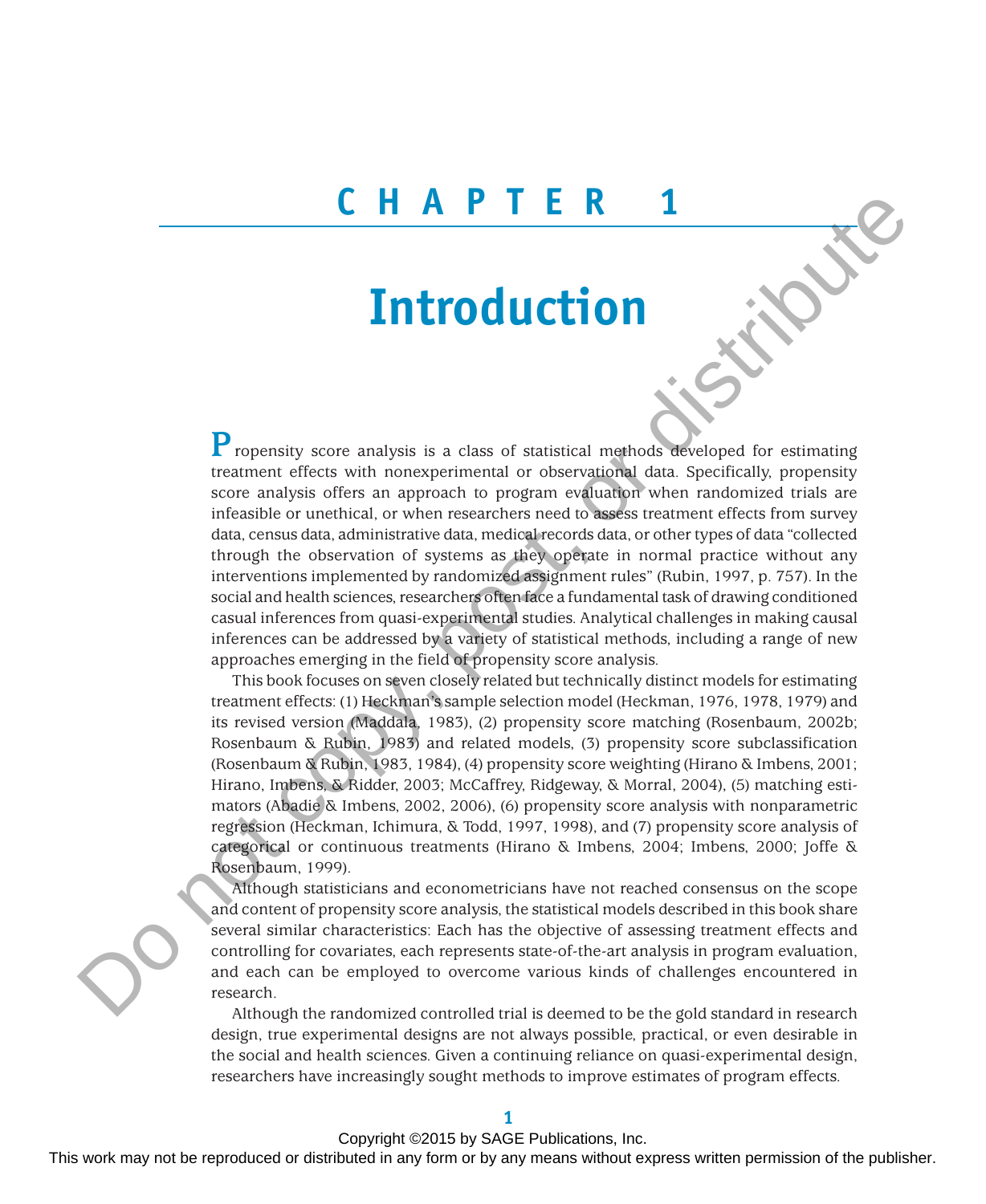Over the past 35 years, methods of program evaluation have undergone a significant change as researchers have recognized the need to develop more efficient approaches for assessing treatment effects from studies based on observational data and for evaluations based on quasi-experimental designs. This growing interest in seeking consistent and efficient estimators of program effectiveness led to a surge in work focused on estimating average treatment effects under various sets of assumptions. Statisticians (e.g., Rosenbaum & Rubin, 1983) and econometricians (e.g., Heckman, 1978, 1979) have made substantial contributions by developing and refining new approaches for the estimation of causal effects from observational data. Collectively, these approaches are known as *propensity score analysis*.

Econometricians have integrated propensity score models into other econometric models (i.e., instrumental variable, control function, difference-in-differences estimators) to perform less expensive and less intrusive nonexperimental evaluations of social, educational, and health programs. Furthermore, recent criticism and reformulations of the classical experimental approach in econometrics symbolize an important shift in evaluation methods. The significance of this movement was evidenced by the selection of James Heckman as one of the 2000 Nobel Prize award winners in the field of economics. The prize recognized his development of theory and methods for data analysis in selective samples.

As a new and rapidly growing class of evaluation methods, propensity score analysis is by no means conceived as the best alternative to randomized experiments. In empirical research, it is still unknown under what circumstances the approach appears to reduce selection bias and under what circumstances the conventional regression approach (i.e., use of statistical controls) remains adequate. There are certainly debates about the advantages and disadvantages of propensity score modeling. These focus, primarily, on the extent to which propensity score methods offer effective and efficient estimates of treatment effects and on the degree to which they help address many challenging issues embedded in program evaluation, policy evaluation, and causal inference. The call for developing and using strong research designs to provide a comprehensive understanding of causal processes in program evaluation remains a paramount challenge in all fields of practice. However, it is also a consensus among prominent researchers that the propensity score approach has reached a *mature* level. For instance, Imbens and Wooldridge (2009) evaluated recent developments in the econometrics of program evaluation, primarily the methods described by this book, and concluded that Assume the repression or the repression of the representation of the representation of the reproduced in any form or by any means with the simulation of the simulation of the simulation of the rest of the simulation of th

at this stage, the literature has matured to the extent that it has much to offer the empirical researchers. Although the evaluation problem is one where identification problems are important, there is currently a much better understanding of which assumptions are most useful, as well as a better set of methods for inference given different sets of assumptions. (p. 8)

Representing the interest in—and indeed perceived utility of—these new methods, the propensity score approach has been employed in a variety of disciplines and professions such as education (Morgan, 2001), epidemiology (Normand et al., 2001), medicine (e.g., Earle et al., 2001; Gum, Thamilarasan, Watanabe, Blackstone, & Lauer, 2001), psychology (Jones, D'Agostino, Gondolf, & Heckert, 2004), social work (Barth, Greeson, Guo, & Green, 2007;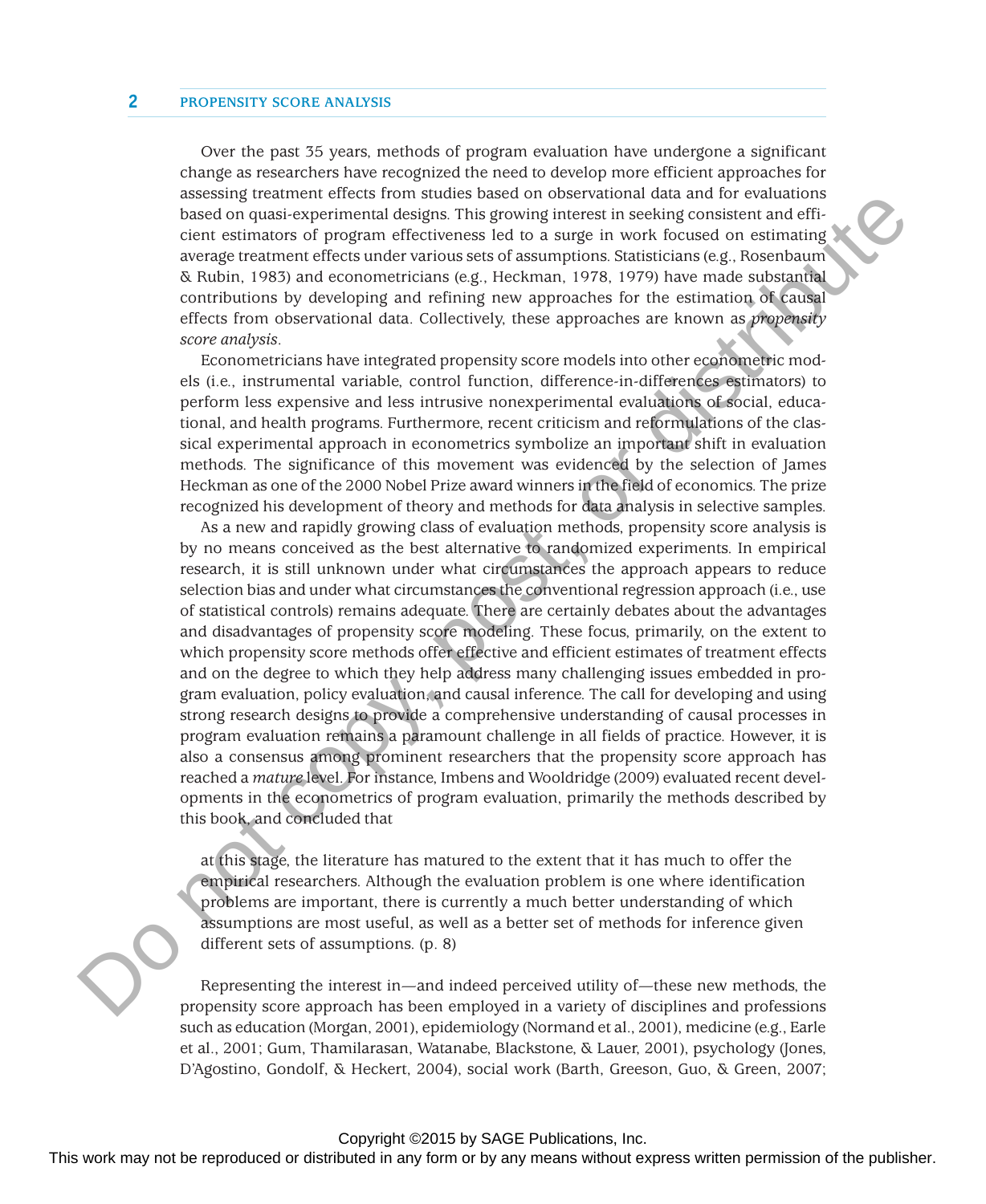Barth, Lee, Wildfire, & Guo, 2006; Guo, Barth, & Gibbons, 2006; Weigensberg, Barth, & Guo, 2009), and sociology (H. L. Smith, 1997). In social welfare studies, economists and others used propensity score methods in evaluations of the National Job Training Partnership Act program (Heckman, Ichimura, & Todd, 1997), the National Supported Work Demonstration (LaLonde, 1986), and the National Evaluation of Welfare-to-Work Strategies Study (Michalopoulos, Bloom, & Hill, 2004).

In describing these new methods, the preparation and writing of this book was guided by two primary objectives. The first objective was to introduce readers to the origins, main features, and debates centering on the seven models of propensity score analysis. We hope this introduction will help accomplish our second objective of illuminating new ideas, concepts, and approaches that social and health sciences researchers can apply to their own fields to solve problems they might encounter in their research efforts. In addition, this book has two overarching goals. Our primary goal is to make the past three decades of theoretical and technological advances in analytic methods accessible and available in a less technical and more practical fashion. The second goal is to promote discussions among social and health sciences researchers regarding emerging strategies and methods for estimating causal effects using nonexperimental methods.

The aim of this chapter is to provide an overview of the propensity score approach. Section 1.1 presents a definition of observational study. Section 1.2 reviews the history and development of the methods. Section 1.3 is an overview of the randomized experimental approach, which is the gold standard developed by statisticians and the model that should serve as a foundation for the nonexperimental approach. Section 1.4 offers examples drawn from literature beyond the fields of econometrics and statistics. These examples are intended to help readers determine the situations in which the propensity score approach may be appropriate. Section 1.5 reviews the computing software packages that are currently available for propensity score analysis and the main features of the package used in the models presented throughout this book. Section 1.6 outlines the organization of the book. The mean is distributed in any form or by any form or by any form or by any form or by any means with the reproduced in any form or by any means with the representation of the publisher. This was principal features with a

# **1.1 OBSERVATIONAL STUDIES**

The statistical methods we discuss may be generally categorized as methods for *observational studies.* According to Cochran (1965), an observational study is an empirical investigation whose objective is to elucidate causal relationships (i.e., cause and effect) when it is infeasible to use controlled experimentation and to assign participants at random to different procedures.

In the general literature related to program evaluation (i.e., nonstatistically oriented literature), researchers use the term *quasi-experimental* more frequently than *observational* studies, with the term defined as studies that compare groups but lack the critical element of random assignment. Indeed, *quasi-experiments* can be used interchangeably with *observational studies,* as described in the following quote from Shadish, Cook, and Campbell (2002):

Quasi-experiments share with all other experiments a similar purpose—to test descriptive causal hypotheses about manipulable causes—as well as many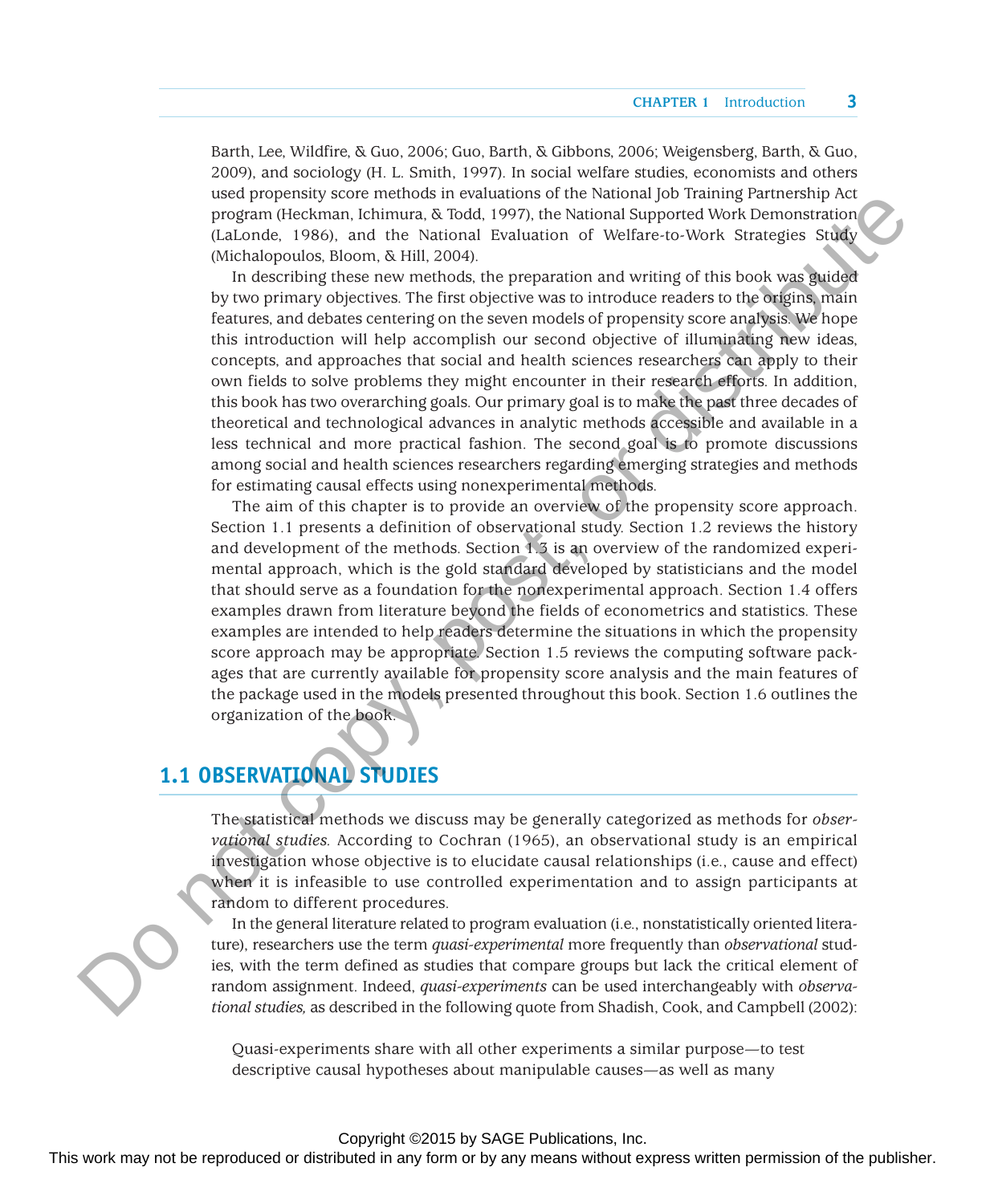structural details, such as the frequent presence of control groups and pretest measures, to support a counterfactual inference about what would have happened in the absence of treatment. But, by definition, quasi-experiments lack random assignment. Assignment to conditions is by means of *self-selection,* by which units choose treatment for themselves, or means of *administrator selection,* by which teachers, bureaucrats, legislators, therapists, physicians, or others decide which persons should get which treatment. (pp. 13–14)

Two features of observational studies merit particular emphasis. First, an observational study concerns treatment effects. A study without a treatment—often called an *intervention* or a *program*—is neither an experiment nor an observational study. Most public opinion polls, forecasting efforts, investigations of fairness and discrimination, and many other important empirical studies are neither experiments nor observational studies (Rosenbaum, 2002b). Second, observational studies can employ data from nonexperimental, nonobservational studies as long as the focus is on assessing treatment or the effects of receiving a particular service. By this definition, observational data refer to data that were generated by something other than a randomized experiment and typically include surveys, censuses, or administrative records (Winship & Morgan, 1999).

## **1.2 HISTORY AND DEVELOPMENT**

The term *propensity score* first appeared in a 1983 article by Rosenbaum and Rubin, who described the estimation of causal effects from observational data. Heckman's (1978, 1979) work on dummy endogenous variables using simultaneous equation modeling addressed the same issue of estimating treatment effects when assignment was nonrandom; however, Heckman approached this issue from a perspective of sample selection. Although Heckman's work on the dummy endogenous variable problem employed different terminology, he used the same approach toward estimating a participant's probability of receiving one of two conditions. Both schools of thought (i.e., the econometric tradition of Heckman and the statistical tradition of Rosenbaum and Rubin) have had a significant influence on the direction of the field, although the term *propensity score analysis,* coined by Rosenbaum and Rubin, is used more frequently as a general term for the set of related techniques designed to correct for selection bias in observational studies. The reproduced or the reproduced or distributed in any form or by any form or by any means in any form or by any means the publishers. The may increase the publishers in a publisher in any form or by any form or by any me

The development of the propensity score approach signified a convergence of two traditions in studying causal inferences: the econometric tradition that primarily relies on structural equation modeling and the statistical tradition that primarily relies on randomized experiments (Angrist, Imbens, & Rubin, 1996; Heckman, 2005). The econometric tradition dates back to Trygve Haavelmo (1943, 1944), whose pioneering work developed a system of linear simultaneous equations that allowed analysts to capture interdependence among outcomes, to distinguish between fixing and conditioning on inputs, and to parse out true causal effects and spurious causal effects. The task of estimating *counterfactuals*, a term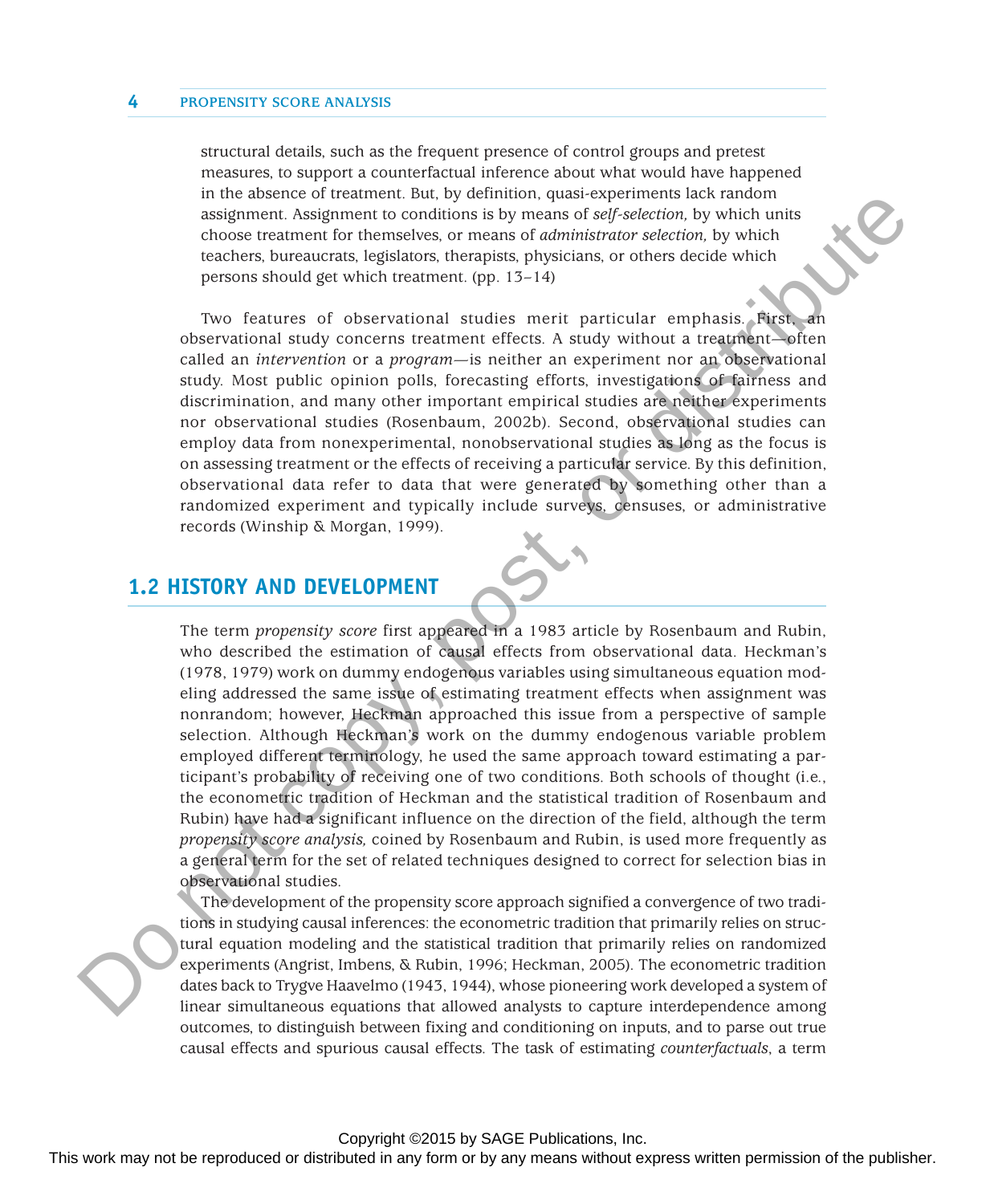generally developed and used by statisticians, is explored by econometricians in the form of a *switching regression model* (Maddala, 1983; Quandt, 1958, 1972). Heckman's (1978, 1979) development of a two-step estimator is credited as the field's pioneering work in explicitly modeling the causes of selection in the form of a dummy endogenous variable. As previously mentioned, Heckman's work followed econometric conventions and solved the problem through structural equation modeling.

Historically quite distinct from the econometric tradition, the statistical tradition can be traced back to Fisher (1935/1971), Neyman (1923), and Rubin (1974, 1978). Unlike conventions based on linear simultaneous equations or structural equation models, the statistical tradition is fundamentally based on the randomized experiment. The principal notion in this formulation is the study of *potential outcomes,* known as the *Neyman-Rubin counterfactual framework.* Under this framework, the causal effects of treatment on sample participants (already exposed to treatments) are explored by observing outcomes of participants in samples not exposed to the treatments. Rubin extended the counterfactual framework to more complicated situations, such as observational studies without randomization.

For a detailed discussion of these two traditions, readers are referred to a special issue of the *Journal of the American Statistical Association* (1996, Vol. 91, No. 434), which presents an interesting dialogue between statisticians and econometricians. Significant scholars in the field—including Greenland, Heckman, Moffitt, Robins, and Rosenbaum—participated in a discussion of a study that used instrumental variables to identify causal effects, particularly the local average treatment effect (Angrist et al., 1996).

It is worth noting that the development of propensity score models did not occur in isolation from other important developments. At the same time that propensity score methods were emerging, the social, behavioral, and health sciences witnessed progress in the development of other statistical methods, such as methods for the control of clustering in multilevel data—for instance, the linear mixed model (Laird & Ware, 1982), hierarchical linear modeling (Raudenbush & Bryk, 2002), and robust standard error estimator (Huber, 1967; White, 1980); methods to analyze latent variables and to model complex structural relationships among latent variables (e.g., analyzing moderating as well as mediating effects, or models to depict nonrecursive relationship between latent variables)—that is, the structural equation modeling (Bollen, 1989; Jöreskog, 1971); methods for analyzing categorical and limited dependent variables—that is, the generalized linear models (Nelder & Wedderburn, 1972); methods for analyzing time-to-event data for instance, the proportional hazards model (Cox, 1972) and marginal approaches to clustered event data (Lee, Wei, & Amato, 1992; Wei, Lin, & Weissfeld, 1989); and more. When researchers are engaged in observational studies, many of these newly developed models need to be applied in conjunction with propensity score methods, and by the same token, a successful propensity score analysis always requires a careful examination of other issues of data analysis, including addressing potential violations of statistical assumptions by employing these newly developed methods. In this book, whenever possible, we describe the application of propensity score models in settings where other data issues are present, and we show how to employ propensity score models in conjunction with the application of other statistical approaches. The more is the relation of the system and the relation of the relation of the results of the results are a system or by any means with the publisher and the relation of the more of the publisher. This weak is the first (1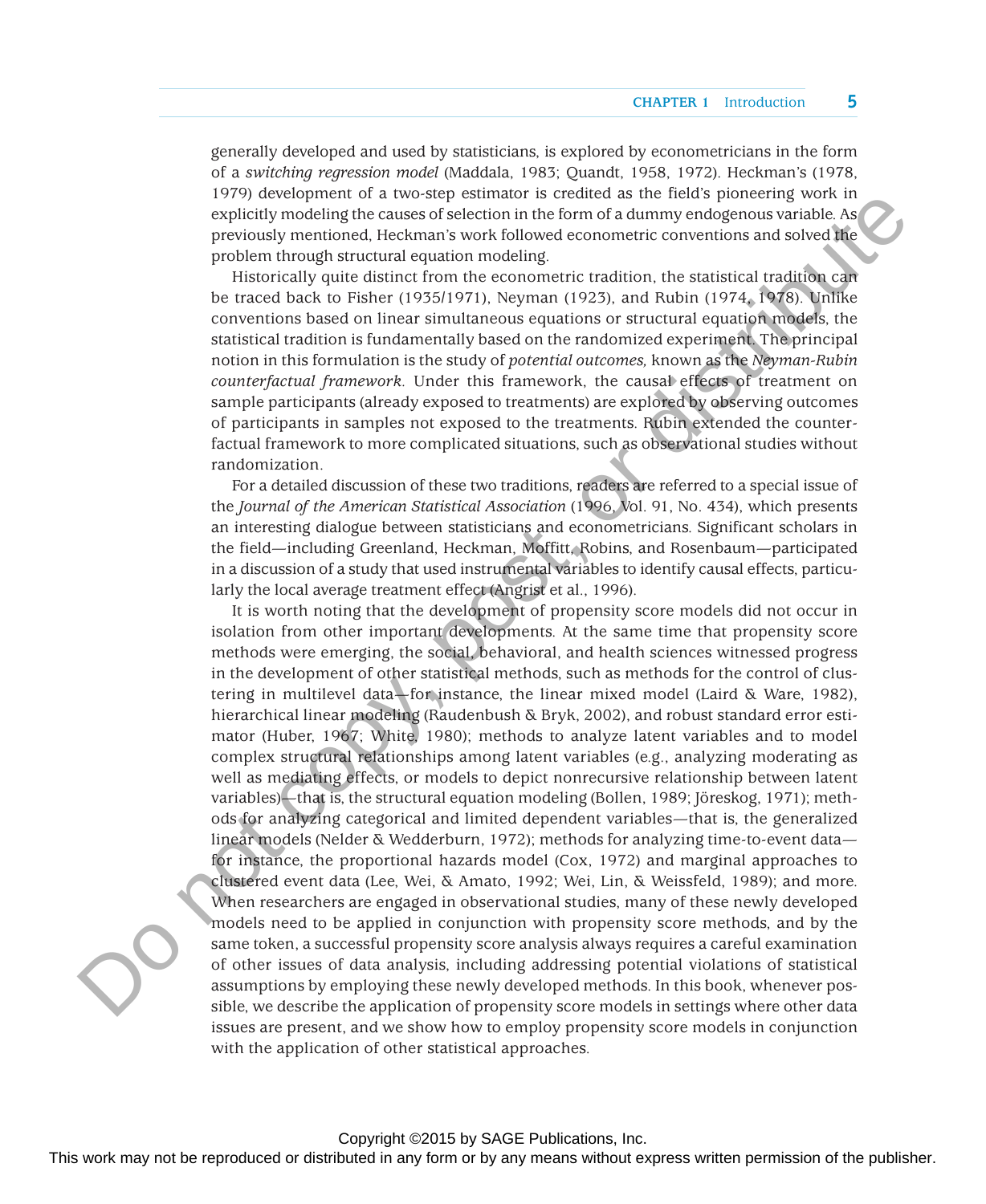# **1.3 RANDOMIZED EXPERIMENTS**

The statistical premise of program evaluation is grounded in the tradition of the randomized experiment. Therefore, a natural starting point in a discussion of causal attribution in observational studies is to review key features of the randomized experiment. According to Rosenbaum (2002b), a theory of observational studies must have a clear conceptual linkage to randomization, so that the consequences of the absence of randomization can be understood. For example, sensitivity analysis is among Rosenbaum's approaches to handling data with hidden selection bias; this approach includes the use of test statistics that were developed primarily for randomized experiments, such as Wilcoxon's signed rank statistic and Hodges-Lehmann estimates. However, the critiques of social experiments by econometricians (e.g., Heckman & Smith, 1995) frequently include description of the conditions under which randomization is infeasible, particularly under the setting of social behavioral research. Thus, it is important to review principles and types of randomized experiments, randomization tests, and the challenges to this tradition. Each of these topics is addressed in the following sections. The statistics of properties or distributed in the tradition of the restoration or the restoration or distributed in any form or by any form or by any form or by any form or by any form or by any form or by any form or by

## **1.3.1 Fisher's Randomized Experiment**

The invention of the randomized experiment is generally credited to Sir Ronald Fisher, one of the foremost statisticians of the 20th century. Fisher's book, *The Design of Experiments* (1935/1971), introduced the principles of randomization, demonstrating them with the nowfamous example of testing a British woman's tea-tasting ability. This example has been cited repeatedly to illustrate the power of randomization and the logic of hypothesis testing (see, e.g., Maxwell & Delaney, 1990; Rosenbaum, 2002b). In a somewhat less technical fashion, we include this example as an illustration of important concepts in randomized experimentation.

In Fisher's (1935/1971) words, the problem is as follows:

A lady declares that by tasting a cup of tea made with milk she can discriminate whether the milk or the tea infusion was first added to the cup. We will consider the problem of designing an experiment by means of which this assertion can be tested. (p. 11)

During Fisher's time, the dominant practice in experimentation was to control covariates or confounding factors that might contaminate treatment effects. Therefore, to test a person's tasting ability (i.e., the true ability to discriminate two methods of tea preparation), a researcher would control factors that could influence the results, such as the temperature of tea, the strength of the tea, the use of sugar, and the amount of milk added, in addition to the myriad potential differences that might occur among the cups of tea used in an experiment. As Maxwell and Delaney (1990) pointed out,

The logic of experimentation up until the time of Fisher dictated that to have a valid experiment here all the cups to be used "must be exactly alike," except for the independent variable being manipulated. Fisher rejected this dictum on two grounds. First, he argued that it was logically impossible to achieve, both in the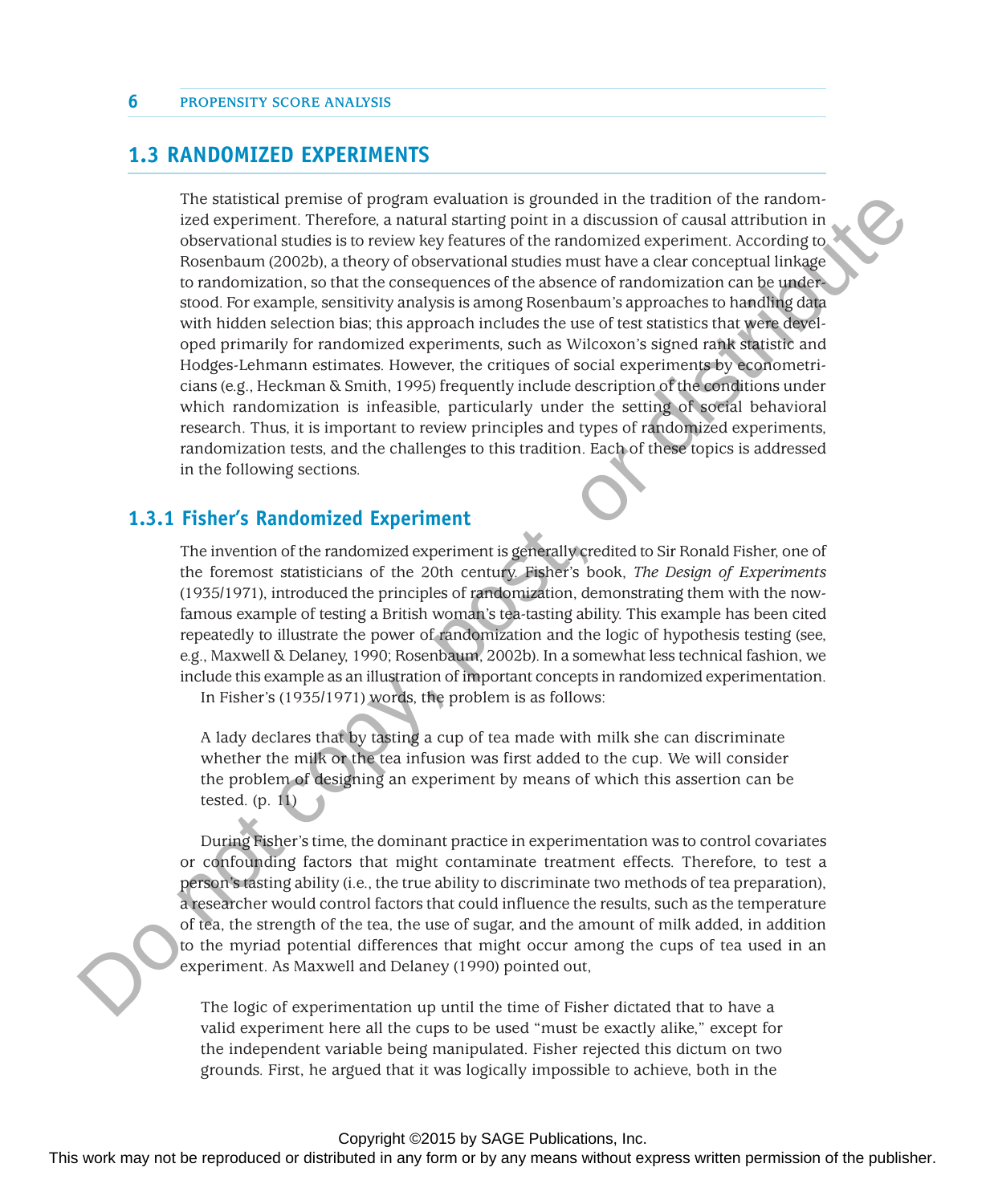example and in experimentation in general. . . . Second, Fisher argued that, even if it were conceivable to achieve "exact likeness," or more realistically, "imperceptible difference" on various dimensions of the stimuli, it would in practice be too expensive to attempt. (p. 40)

Instead of controlling for every potential confounding factor, Fisher proposed to *control for nothing,* namely, to employ a method of randomization. Fisher (1935/1971) described his design as follows:

Our experiment consists in mixing eight cups of tea, four in one way and four in the other, and presenting them to the subject for judgment in a random order. The subject has been told in advance of what the test will consist, namely that she will be asked to taste eight cups, that these shall be four of each kind, and that they shall be presented to her in a random order, that is in an order not determined arbitrarily by human choice, but by the actual manipulation of the physical apparatus used in games of chance, cards, dice, roulettes, etc., or more expeditiously, from a published collection of random sampling numbers purporting to give the actual results of such a manipulation. Her task is to divide the 8 cups into two sets of 4, agreeing, if possible, with the treatments received. (p. 12)

Before going further, it is crucial to note several important points regarding Fisher's design. First, in this example, the unit of analysis is not individual (*N ≠* 1), but rather the presentation of the tea cups to the tea taster (i.e.,  $N = 8$ , in which a total of 8 cases comprise the sample). Second, there is a treatment assignment process in this example, namely, the order of presentation of tea cups. Using Rosenbaum's (2002b) notation, this is a random variable **Z,** and any specific presentation of the tea cups to the taster is a realization of **Z**, or  $Z = z$ . For instance, if a specific presentation of the tea cups consists of four cups with milk added first followed by four cups with tea added first, then we may write  $z = (11110000)$ , where  $z$  is just one of many possible assignments. In Rosenbaum's notation, these possible treatment assignments form a set of  $\Omega$ , and  $z \in \Omega$ . Determining the total number of elements in  $\Omega$ (which Rosenbaum denoted as *K*) is an important task for experimental design and a task that can be accomplished using probability theory. This point will be discussed in more detail elsewhere. Third, there is an actual outcome **r,** which is the result of tasting the eight cups of tea. If the taster gives exactly the same order of tea cups as in the treatment assignment (i.e., she correctly identifies the first four cups as having the milk added first and the next four cups as having the tea added first), then the outcome would be recorded as  $r = (11110000)$ . Last, the test essentially aims to determine whether the tea taster had the true ability to discriminate the two kinds of tea or whether she made her correct judgment accidentally by guessing. Thus, the null hypothesis  $(H_0)$  under testing would be "She has no ability to discriminate," and the test involves finding statistical evidence to reject the null hypothesis at a given significance level. The may notice control or the reproduced or the repression or the second or the second or the reproduced or the publisher.<br>
The restring a metric to express means when the material control or the publisher. The restricti

Building on these explanations, we continue with the tea-tasting test and describe how Fisher implemented his randomized experiment. One important feature of randomized experiments is that, in advance of implementation, the researcher must calculate probable outcomes for each study unit. Fisher (1935/1971) emphasized "forecasting all possible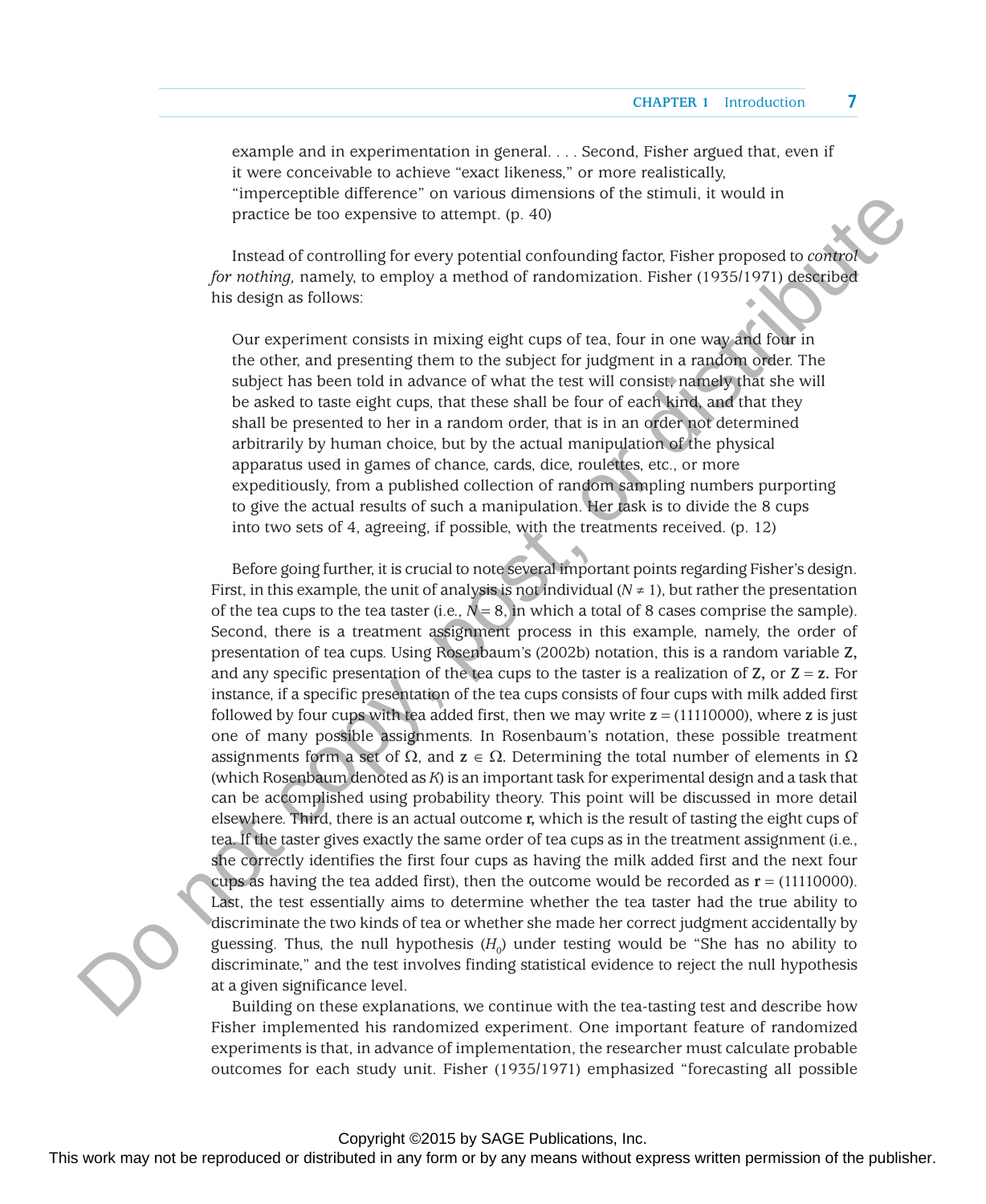outcomes," even at a design stage when outcome data are completely absent: "In considering the appropriateness of any proposed experimental design, it is always needful to forecast all possible results of the experiment, and to have decided without ambiguity what interpretation shall be placed upon each one of them" (p. 12).

The key of such calculation is to know the total number of elements in the set of  $\Omega$  (i.e., the value of *K*). In the above example, we simply made an arbitrary example of treatment assignment 11110000, although many other treatment assignments can be easily figured out, such as alternating cups of tea with the milk added first with the cups prepared by adding the tea infusion first (i.e., 10101010), or presenting four cups with tea infusion added first and then four cups with milk added first (i.e., 00001111). In statistics, the counting rules (i.e., permutations and combinations) inform us that the number of total possible ways to present the eight cups can be solved by finding out the number of combinations of eight things taken four at a time, or  ${}_{8}C_{4}$ , as

$$
{}_{n}C_{r} = \frac{n(n-1)(n-2)...(n-r+1)}{r(r-1)(r-2)...1} = \frac{n!}{r!(n-r)!}.
$$

The solution to our problem is

$$
k = {}_{8}C_{4} = \frac{8!}{4!4!} = 70.
$$

Therefore, there are 70 possible ways to present the tea taster with four cups with milk added first and four cups with tea added first. We can keep writing 11110000, 10101010, 00001111, . . . until we exhaust all 70 ways. Here, 70 is the number of total elements in the set of  $\Omega$  or all possibilities for a treatment assignment.

To perform a statistical test of "H<sub>0</sub>: No ability," Fisher turned to the task of looking into the possible outcomes **r.** Furthermore, if we define the taster's true ability to taste discriminately as requiring all eight cups she identified to match *exactly* what we presented to her, we can then calculate the probability of having the true outcome. The significance test performed here involves rejecting the null hypothesis, and the null hypothesis is expressed as "no ability." Fisher used the logic of "guessing the outcome right"; that is, the taster has no ability to discriminate but makes her outcome correct by guessing. Thus, what is the probability of having the outcome **r** that is identical to the treatment assignment **z?** The outcome **r** should have one set of values from the 70 possible treatment assignments; that is, the taster could guess any outcome from 70 possible outcomes of 11110000, 10101010, 00001111, ... Therefore, the probability of guessing the right outcome is  $1/70 = .0124$ , which is a very low probability. Now, we can reject the null hypothesis under a small probability of making a Type I error (i.e., the tea taster did have the ability, but we erroneously rejected the "no ability" hypothesis), and the chance is indeed very low (.0124). In other words, based on statistical evidence (i.e., an examination of all possible outcomes), we can reject the "no ability" hypothesis at a statistical significance level of .05. Thus, we may conclude that under such a design, the taster may have true tasting ability  $(p < .05)$ . Consider the consideration or the publisher may be reproduced or the representation of the representation of the representation of the representation of the representation of the publisher. This is a mean of the publisher

Rosenbaum (2002b) used *t*(**Z**, **r**) to denote the test statistic. In the preceding test scenario, we required a perfect match—a total of eight agreements—between the treatment (i.e., the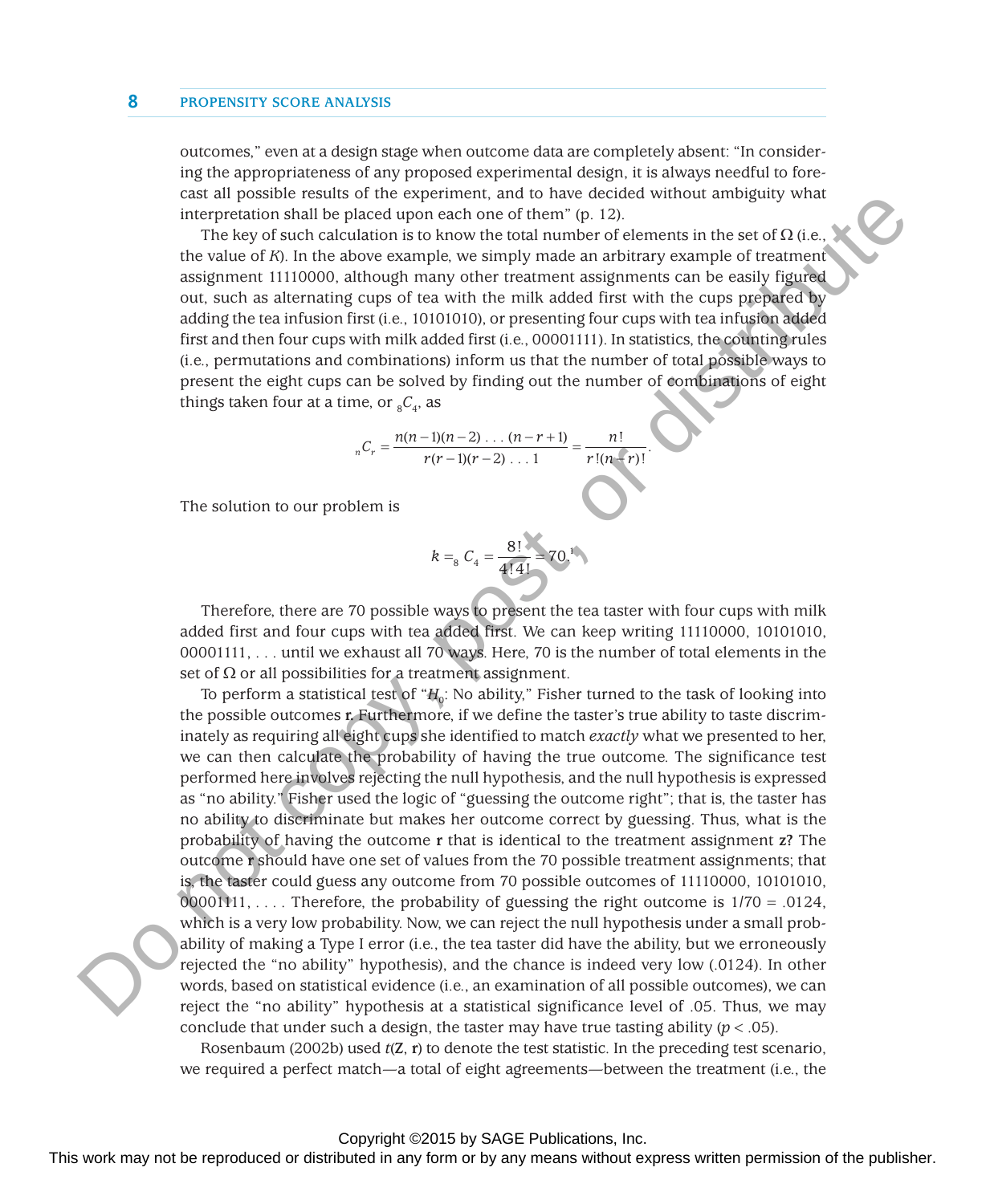order of tea cups presented to the tea-tasting expert) and the outcome (i.e., the actual outcome identified by the taster); therefore, the problem is to find out the probability  $\{t(\mathbf{Z}, \mathbf{r})\}$ 8}. This probability can be more formally expressed in Rosenbaum's notation as follows:

$$
\text{prob}\{t(\mathbf{Z}, \mathbf{r}) \ge T\} = \frac{|\{z \in \Omega : t(\mathbf{Z}, \mathbf{r}) \ge T\}|}{K}, \text{or } \text{prob}\{t(\mathbf{Z}, \mathbf{r}) \ge 8\} = \frac{1}{70} = .0124.
$$

However, if the definition of "true ability" is relaxed to allow for six exact agreements rather than eight agreements (i.e., six cups in the order of outcome match to the order of presentation), we can still calculate the probability or significance in testing the null hypothesis of "no ability." As in the earlier computation, this calculation involves the comparison of actual outcome **r** to the treatment assignment **z,** and the tea taster's outcome could be any one of 70 possible outcomes. Let us assume that the taster gives her outcome as **r** = (11110000). We now need to examine how many treatment assignments (i.e., number of **z**) match this outcome under the relaxed definition of "true ability." The answer to this question is one perfect match (i.e., the match with eight agreements) plus 16 matches with six agreements (Rosenbaum, 2002b, p. 30), for a total of 17 treatment assignments. To illustrate, we provide all 17 treatment assignments that match to the taster's outcome 11110000: 6). This procedure of the representation of the reproduced or distributed in any form or by any form or by any form or by any form or by any form or by any form or by any form or by any form or by any form or by any form

perfect match **11110000,** and the following assignments with six exact agreements:

$$
01111000, 01110001, 01110010, 01110100, 10110100, 10110010, 10110001, 10111000, 11010001, 110100001, 11100010, 11100010, 11100010, 11100010, 11100010, 11100010, 11100010, 11100010, 11100010, 1110000, 1110000, 1110000, 1110000, 1110000, 1110000, 1110000, 1110000, 1110000, 1110000, 1110000, 1110000, 1110000, 1110000, 1110000, 1110000, 1110000, 1110000, 1110000, 1110000, 1110000, 1110000, 1110000, 1110000, 1110000, 1110000, 1110000, 1110000, 1110000, 1110000, 1110000, 1110000, 1110000, 1110000, 1110000, 1110000, 1110000, 1110000, 1110000, 1110000, 1110000, 1110000, 1110000, 1110000, 1110000, 1110000, 1110000, 1110000, 1110000, 1110000, 1110000, 1110000, 1110000, 1110000, 1110000, 1110000, 1110000, 1110000, 1110000, 1110000, 1110000, 1110000, 1110000, 1
$$

where bold numbers indicate agreements.<sup>2</sup>

Thus, the probability of having six exact agreements is  $17/70 = .243$ . In Rosenbaum's notation, the calculation is

$$
\text{prob}\{t(\mathbf{Z}, \mathbf{r}) \ge T\} = \frac{|\{z \in \Omega : t(\mathbf{Z}, \mathbf{r}) \ge T\}|}{K}, \text{or } \text{prob}\{t(\mathbf{Z}, \mathbf{r}) \ge 6\} = \frac{17}{70} = .243.
$$

That is, if we define "true ability" as correctly identifying six out of eight cups of tea, the probability of having a correct outcome increases to .243. The null hypothesis cannot be rejected at a .05 level. In other words, under this relaxed definition, we should be more conservative, or ought to be more reluctant, to declare that the tea taster has true ability. With a sample of eight cups in total and a relaxed definition of "ability," the statistical evidence is simply insufficient for us to reject the null hypothesis, and, therefore, the experimental design is less significant in testing true tasting ability.

We have described Fisher's famous example of randomized experiment in great detail. Our purpose of doing so is twofold. The first is to illustrate the importance of understanding two processes in generating intervention data: (1) the treatment assignment process (i.e., there is a random variable **Z,** and the total number of possible ways *K* is inevitably large) makes it possible to know in advance the probability of receiving treatment in a uniform randomized experiment and (2) the process of generating outcome data (i.e., there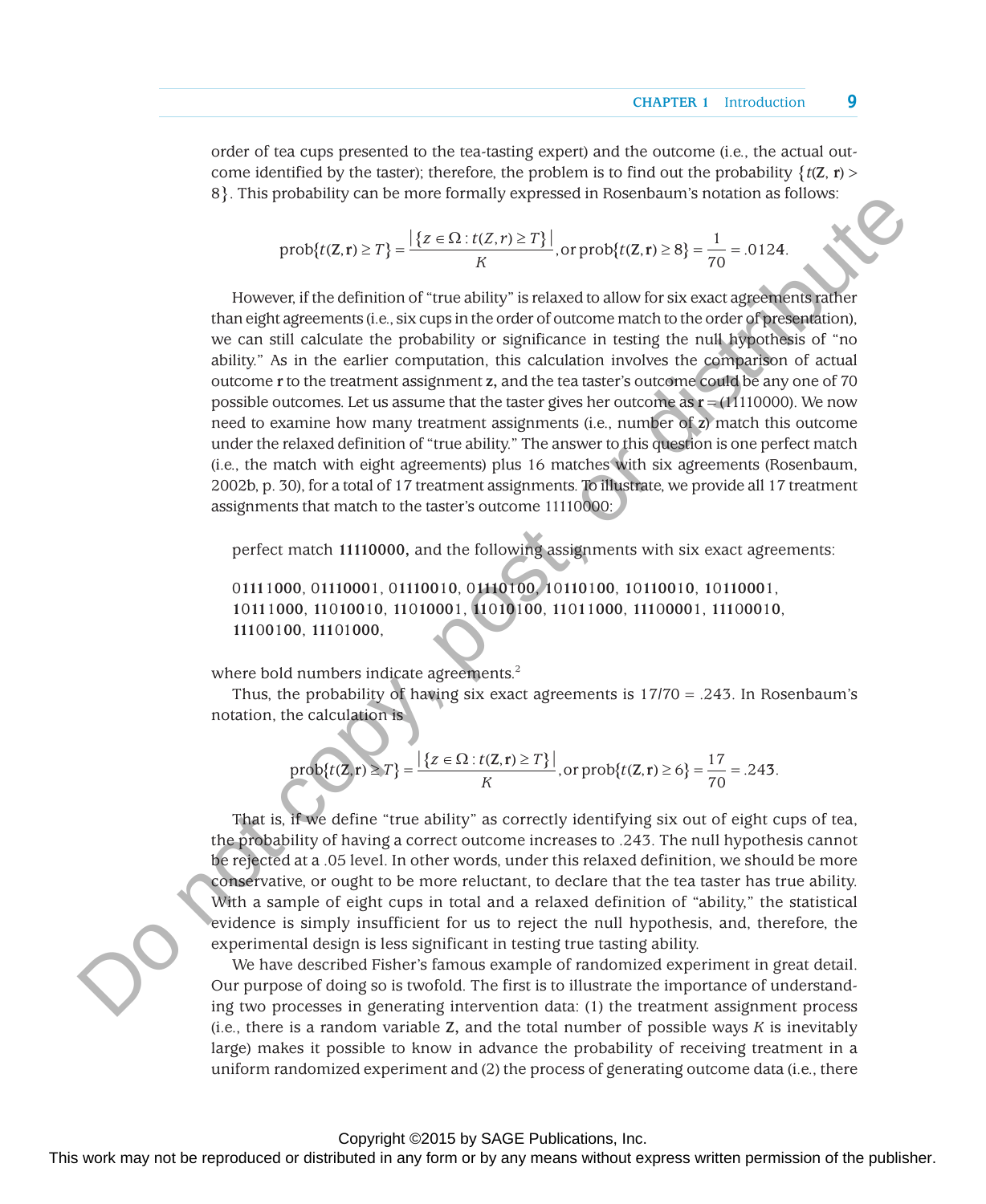is an outcome variable **r**). This topic is revisited both in Chapters 2 and 3, in the discussion of the so-called ignorable treatment assignment, and in Chapter 11, in the discussion of selection bias and sensitivity analysis. The second purpose in providing a detailed description of Fisher's experiment was to call attention to the core elements of randomized experiments. According to Rosenbaum (2002b),

First, experiments do not require, indeed cannot reasonably require, that experimental units be homogeneous, without variability in their responses. . . . Second, experiments do not require, indeed, cannot reasonably require, that experimental units be a random sample from a population of units. . . . Third, for valid inference about the effects of a treatment on the units included in an experiment, it is sufficient to require that treatments be allocated at random to experimental units—these units may be both heterogeneous in their responses and not a sample from a population. Fourth, probability enters the experiment only through the random assignment of treatments, a process controlled by the experimenter. (p. 23)

# **1.3.2 Types of Randomized Experiments and Statistical Tests**

Fisher's framework laid the foundation for randomized experimental design. The method has become a gold standard in program evaluation and continues to be an effective and robust means for assessing treatment effects in nearly every field of interest from agriculture and business, to computer science, to education, to medicine and social welfare. Furthermore, many sophisticated randomized designs have been developed to estimate various kinds of treatment effects under various settings of data generation. For example, within the category of uniform randomized experiment,<sup>3</sup> in addition to the traditional method of *completely randomized experiment*, where stratification is absent (i.e., *S* = 1 and *S* stands for number of strata), researchers have developed *randomized block experiments* where two or more strata are permissible (i.e.,  $S \ge 2$ ) and *paired randomized experiments* in which  $n_s = 2$  (i.e., the number of study participants within stratum *S* is fixed at 2),  $m_s = 1$  (i.e., the number of participants receiving treatment within stratum *S* is fixed at 1), and *S* could be reasonably large (Rosenbaum, 2002b). EXECUTE THIS WAY NOTE THIS WAY THE CONSULTER CONTINUES ARE CONSULTER TO THE CONSULTER CONTINUES ARE CONSULTER TO THE CONSULTER CONSULTER CONSULTER CONSULTER CONSULTER CONSULTER CONSULTER CONSULTER CONSULTER CONSULTER CONS

A more important reason for studying randomized experiments is that statistical tests developed through randomized experiments may be performed virtually without assumptions, which is not the case for nonrandomized experiments. The class of randomization tests, as reviewed and summarized by Rosenbaum (2002b), includes

- 1. Tests for binary outcomes: *Fisher's* (1935/1971) *exact test,* the *Mantel-Haenszel* (1959) *statistic,* and *McNemar's* (1947) *test*
- 2. Tests for an outcome variable that is confined to a small number of values representing a numerical scoring of several ordered categories (i.e., an ordinal variable): *Mantel's* (1963) *extension of the Mantel-Haenszel test*
- 3. Tests for a single stratum  $S = 1$ , where the outcome variable may take many numerical values (i.e., an interval or ratio variable): *Wilcoxon's* (1945) *rank sum test*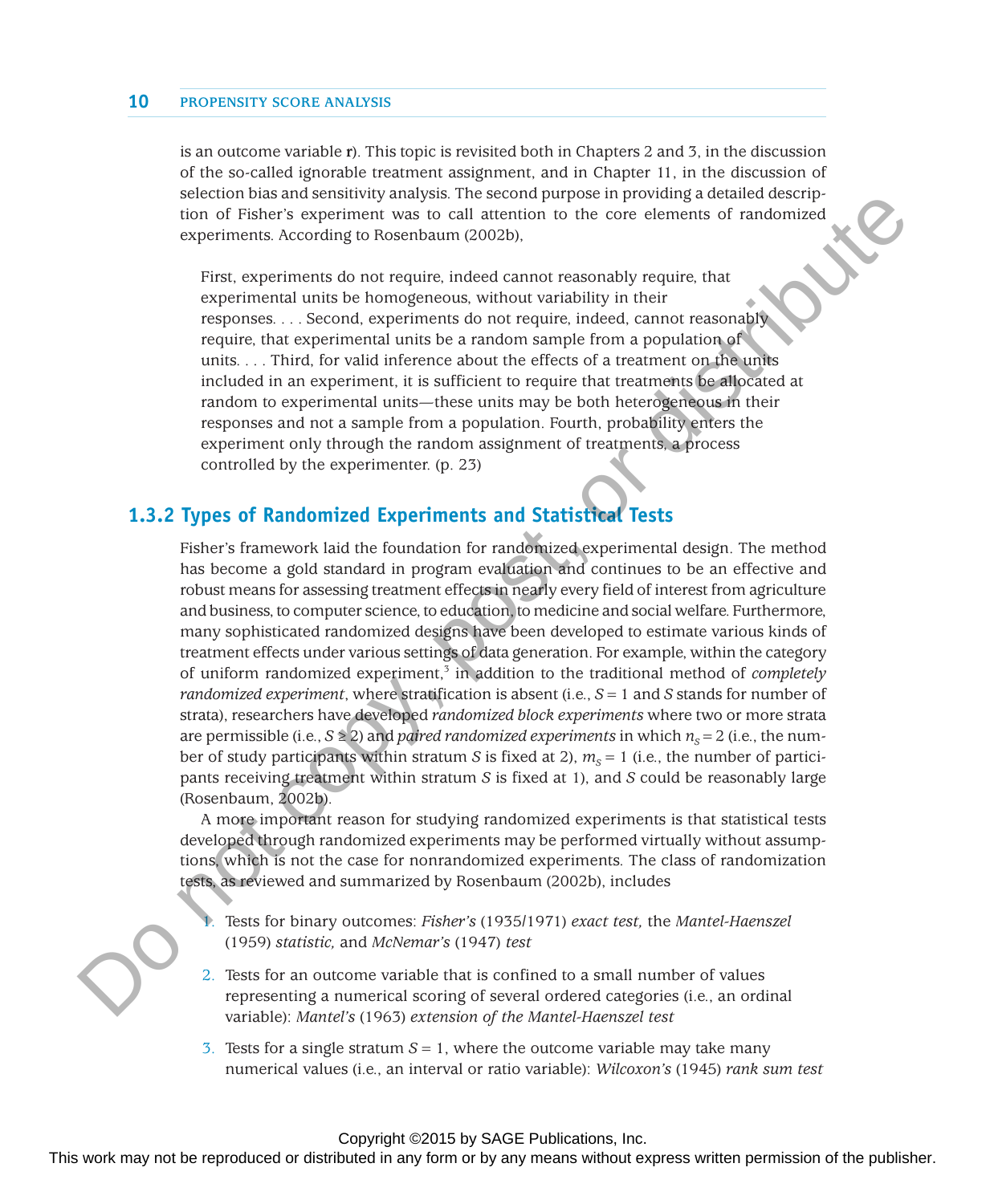4. Tests for an outcome variable that is ordinal and the number of strata *S* is large compared with sample size *N*: the *Hodges and Lehmann* (1962) *test using the signed rank statistic*

As opposed to drawing inferences using these tests in randomized designs, drawing inferences using these tests in nonrandomized experiments "requires assumptions that are not at all innocuous" (Rosenbaum, 2002b, p. 27).

## **1.3.3 Critiques of Social Experimentation**

Although the randomized experiment has proven useful in many applications since Fisher's seminal work, the past three decades have witnessed a chorus of challenges to the fundamental assumptions embedded in the experimental approach. In particular, critics have been quick to note the complexities of applying randomized trials in studies conducted with humans rather than mechanical components, agricultural fields, or cups of tea. The dilemma presented in social and health sciences studies with human participants is that assigning participants to a control condition means potentially denying treatment or services to those participants; in many settings, such denial of services would be unethical or illegal. Although the original rationale for using a randomized experiment was the infeasibility of controlling covariates, our evaluation needs have returned to the point where covariant control or its variants (e.g., matching) becomes attractive. This is particularly true in social behavioral evaluations. system consistent may not be reproduced or distributed in a publisher may not be reproduced or distributed in any form or by any means with the result of the publisher. This is a consistent or by any means with the multipu

In a series of publications, Heckman and his colleagues (e.g., Heckman, 1979; Heckman & Smith, 1995) discussed the importance of directly modeling the process of assigning study participants to treatment conditions by using factors that influence participants' decisions regarding program participation. Heckman and his associates challenged the assumption that we can depend on randomization to create groups in which the treated and nontreated participants share the same characteristics under the condition of nontreatment. They questioned the fundamental assumption embedded in the classical experiment: that randomization removes selection bias.

Heckman and Smith (1995) in particular held that social behavioral evaluations need to explicitly address four questions, none of which can be handled suitably by the randomized experiment: (1) What are the effects of factors such as subsidies, advertising, local labor markets, family income, race, and gender on program application decisions? (2) What are the effects of bureaucratic performance standards, local labor markets, and individual characteristics on administrative decisions to accept applicants and place them in specific programs? (3) What are the effects of family background, subsidies, and local market conditions on decisions to drop out of a program and, alternatively, on the length of time required to complete a program? (4) What are the costs of various alternative treatments?

# **1.4 WHY AND WHEN A PROPENSITY SCORE ANALYSIS IS NEEDED**

Drawing causal inferences in observational studies or studies without randomization is challenging, and it is this task that has motivated statisticians and econometricians to explore new analytic methods. The seven analytic models that we discuss in this book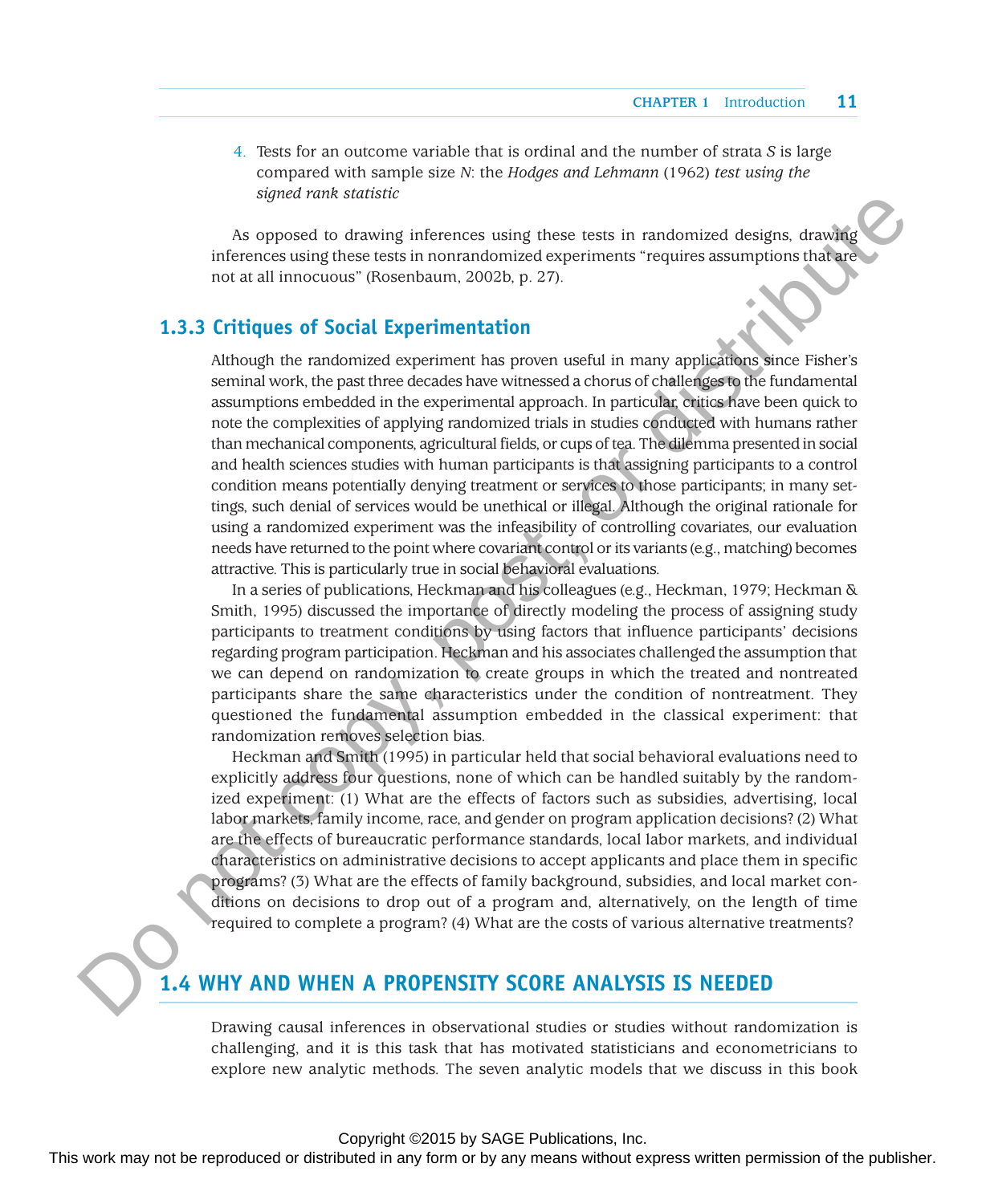derive from this work. Although the models differ on the specific means employed, all seven models aim to accomplish data balancing when treatment assignment is nonignorable, to evaluate treatment effects using nonrandomized or nonexperimental approaches, and/or to reduce multidimensional covariates to a one-dimensional score called a *propensity score.* To provide a sense of why and when propensity score methods are needed, we use examples drawn from the literature across various disciplines. Propensity score analysis is suitable to data analysis and to causal inferences for a variety of studies. Most of these examples will be revisited throughout this book.

*Example 1: Assessing the Impact of Catholic Versus Public Schools on Learning.* A longstanding debate in education is whether Catholic schools (or private schools in general) are more effective than public schools in promoting learning. Obviously, a variety of selections are involved in the formation of "treatment" (i.e., entrance into Catholic schools). To name a few, *self-selection* is a process that lets those who choose to study in Catholic schools receive the treatment; *school selection* is a process that permits schools to select only those students who meet certain requirements, particularly minimum academic standards, to enter into the treatment; *financial selection* is a process that excludes from the treatment those students whose families cannot afford tuition; and *geographic selection* is a process that selects out (i.e., excludes) students who live in areas where no Catholic school exists. Ultimately, the debate on Catholic schools centers on whether differences observed in outcome data (i.e., academic achievement or graduation rates) between Catholic and public schools are attributable to the intervention or to the fact that the Catholic schools serve a different population. In other words, if the differences are attributable to the intervention, findings suggest that Catholic schools promote learning more effectively than do public schools, whereas if the differences are attributable to the population served by Catholic schools, findings would show that students currently enrolled in Catholic schools would always demonstrate better academic outcomes regardless of whether they attended private or public schools. It is infeasible to conduct a randomized experiment to answer these questions; however, observational data such as the National Educational Longitudinal Survey (NELS) data are available to researchers interested in this question. and the rest or the reproduced or the repression of the representation of the rest or any form or by any means we complete this plane. Properties were reproduced in the results with the rest or the publisher. The publishe

Because observational data lack randomized assignment of participants into treatment conditions, researchers must employ statistical procedures to balance the data before assessing treatment effects. Indeed, numerous published studies have used the NELS data to address the question of Catholic school effectiveness; however, the findings have been contradictory. For instance, using propensity score matching and the NELS data, Morgan (2001) found that the Catholic school effect is the strongest only among those Catholic school students who, according to their observed characteristics, are least likely to attend Catholic schools. However, in a study that used the same NELS data but employed a new method that directly assessed selectivity bias, Altonji, Elder, and Taber (2005) found that attending a Catholic high school substantially increased a student's probability of graduating from high school and, more tentatively, attending college.

*Example 2: Assessing the Impact of Poverty on Academic Achievement.* Prior research has shown that exposure to poverty and participation in welfare programs have strong impacts on child development. In general, growing up in poverty adversely affects a child's life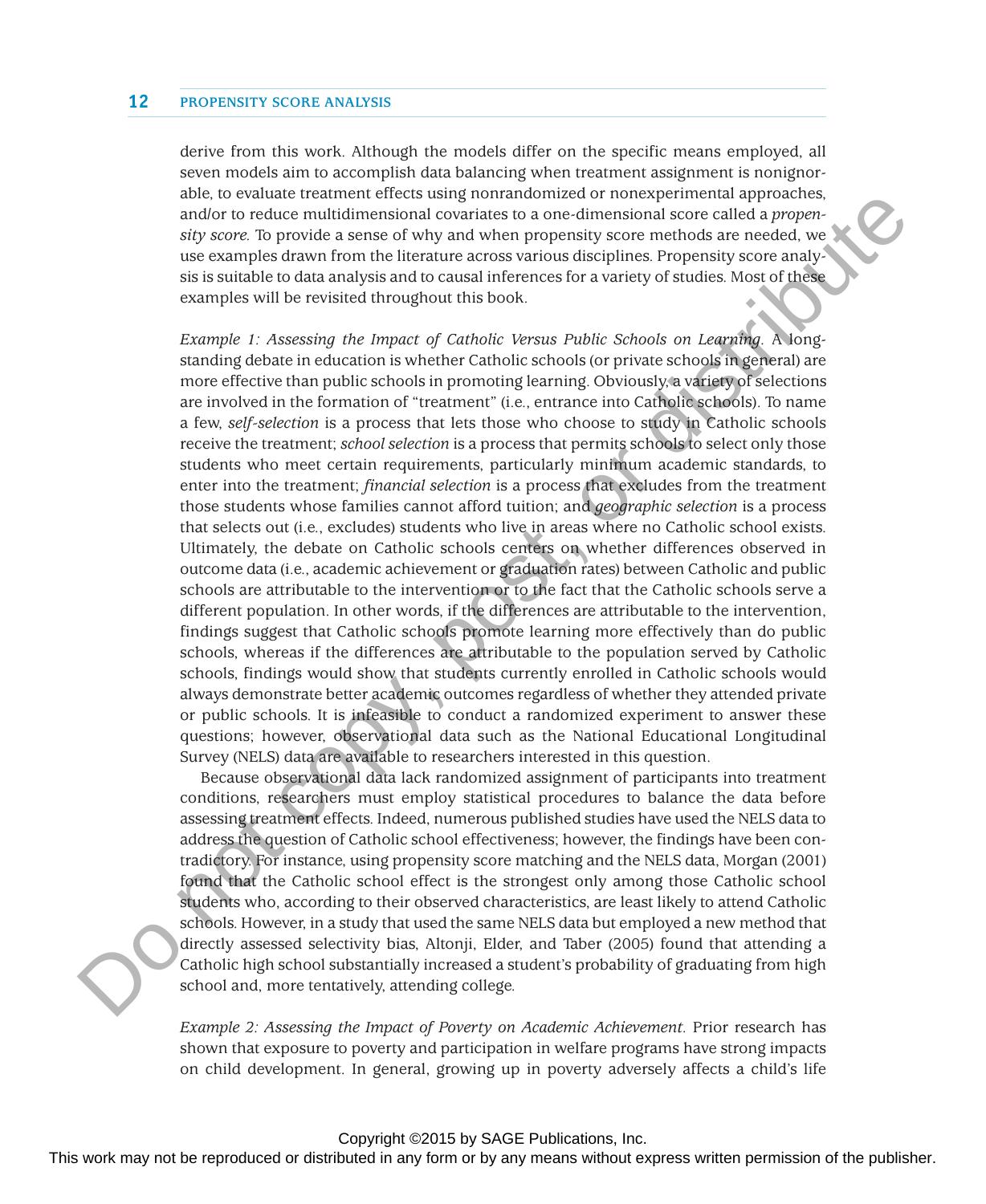prospects, and the consequences become more severe with greater exposure to poverty (Duncan, Brooks-Gunn, Yeung, & Smith, 1998; Foster & Furstenberg, 1998, 1999; P. K. Smith & Yeung, 1998). Most prior inquiries in this field have applied a multivariate analysis (e.g., multiple regression or regression-type models) to samples of nationally representative data such as the Panel Study of Income Dynamics (PSID) or administrative data, although a few studies employed a correction method such as propensity score analysis (e.g., Yoshikawa, Maguson, Bos, & Hsueh, 2003). Using a multivariate approach with this type of data poses two fundamental problems. First, the bulk of the literature regarding the impact of poverty on children's academic achievement assumes a causal perspective (i.e., poverty is the cause of poor academic achievement), whereas the analysis using a regression model is, at best, correlational. In addition, a regression model or covariance control approach is less robust in handling endogeneity bias. Second, PSID is an observational survey without randomization and, therefore, researchers must take selection bias into consideration when employing PSID data to assess causal effects.

Guo and Lee (2008) have made several efforts to examine the impacts of poverty. First, using PSID data, propensity score models—including optimal propensity score matching, the treatment effects model, and the matching estimator—were used to estimate the impact of poverty. Second, Guo and Lee conducted a more thorough investigation of poverty. That is, in addition to conventional measures of poverty such as the ratio of income to poverty threshold, they examined 30 years of PSID data to create two new variables: (1) the number of years during a caregiver's childhood (i.e., ages 6–12 years) that a caregiver used Aid to Families With Dependent Children (AFDC) and (2) the percentage of time a child used AFDC between birth and 1997 (i.e., the time point when academic achievement data were compared). Last, Guo and Lee conducted both efficacy subset analysis and intent-to-treat analysis and compared findings. Results using these approaches were more revealing than previous studies.

*Example 3: Assessing the Impact of a Waiver Demonstration Program.* In 1996, the U.S. Congress approved the Personal Responsibility and Work Opportunity Reconciliation Act (PRWORA). Known as welfare reform, PRWORA ended entitlements to cash assistance that were available under the prior welfare policy, AFDC. As part of this initiative, the federal government launched the Waiver Demonstration program, which allowed participating states and counties to use discretionary funding for county-specific demonstration projects of welfare reform—as long as these demonstrations facilitated "cost neutrality." A key feature of the Waiver Demonstration program, as well as several other programs implemented under welfare reform, is that the county has the option of whether to participate in the Waiver Demonstration. Therefore, by definition, the intervention counties and comparison counties at the state level cannot be formed randomly. Counties that chose to participate differed from counties choosing not to participate. Evaluating such a nonrandomized program is daunting. Using a Monte Carlo study, Guo and Wildfire (2005) demonstrated that propensity score matching is a useful analytic approach for such data and an approach that provides less biased findings than does an analysis using the state-level population data. States in the reproduced or the reproduced or distributed in any form or by any form or by any form or by any form or by any form or by any means when we apply the states with the properties with the publisher. This will

*Example 4: Assessing the Well-Being of Children Whose Parents Abuse Substances.* A strong, positive association between parental substance abuse and involvement with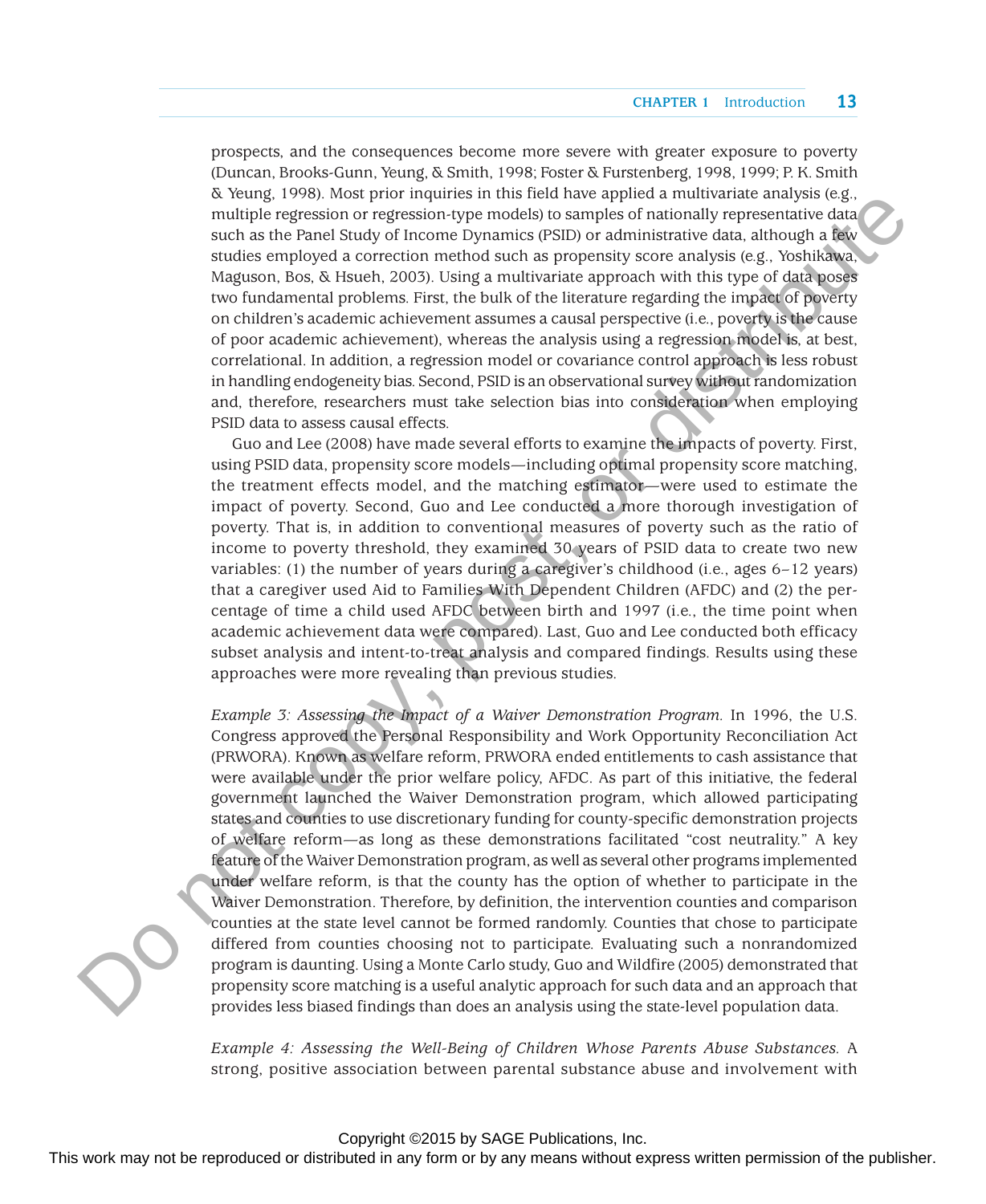the child welfare system has been established (e.g., English, Marshall, Brummel, & Coghan, 1998; U.S. Department of Health and Human Services, 1999). Substance abuse may lead to child maltreatment through several mechanisms, such as child neglect that occurs when substance-abusing parents give greater priority to their drug use than to caring for their children, or substance abuse can lead to extreme poverty and inability to provide for a child's basic needs (Magura & Laudet, 1996). Policy makers have long been concerned about the safety of children of substance-abusing parents. Drawing on a nationally representative sample from the National Survey of Child and Adolescent Well-Being (NSCAW), Guo et al. (2006) used a propensity score matching approach to address whether children whose caregivers received substance abuse services were more likely to have re-reports of maltreatment than were children whose caregivers did not use substance abuse services. Using the same NSCAW data, Guo et al. employed propensity score analysis with nonparametric regression to examine the relationship between the participation of a caregiver in substance abuse services and subsequent child outcomes; that is, they investigated whether children of caregivers who used substance abuse services exhibited more behavioral problems than did children of caregivers who did not use such services. This work may not be reproduced or distributed in any form or by any form or by any form or any form or distributed in any form or by any form or by any form or by any means have been been always and the publisher. The str

*Example 5: Estimating the Impact of Multisystemic Therapy (MST).* MST is a multifaceted, short-term (4–6 months), home- and community-based intervention for families with youths who have severe psychosocial and behavioral problems. Funding for MST in the United States rose from US\$5 million in 1995, to approximately US\$18 million in 2000, and to US\$35 million in 2003. Most evaluations of the program used a randomized experiment approach, and most studies generally supported the efficacy of MST. However, a recent study using a systematic review approach (J. H. Littell, 2005) found different results. Among the problems observed in previous studies, two major concerns arose: (1) the variation in the implementation of MST and (2) the integrity of conducting randomized experiments. From a program evaluation perspective, this latter concern is a common problem in social behavioral evaluations: Randomization is often broken or compromised. Statistical approaches, such as propensity score matching, may be helpful when randomization fails or is impossible (Barth et al., 2007).

*Example 6: Assessing Program Outcomes in Group-Randomized Trials.* The Social and Character Development (SACD) program was jointly sponsored by the U.S. Department of Education (DOE) and the Centers for Disease Control and Prevention. The SACD intervention project was designed to assess the impact of schoolwide social and character development education in elementary schools. Using a scientific peer review process, seven proposals to implement SACD were chosen by the Institute of Education Sciences in the U.S. DOE, and the research groups associated with each of the seven proposals implemented different SACD programs in primary schools across the country. At each of the seven sites, schools were randomly assigned to receive either the intervention program or control curricula, and one cohort of students was followed from third grade (beginning in fall 2004) through fifth grade (ending in spring 2007). A total of 84 elementary schools were randomized to intervention and control at seven sites: Illinois (Chicago), New Jersey, New York (Buffalo, New York City, and Rochester), North Carolina, and Tennessee.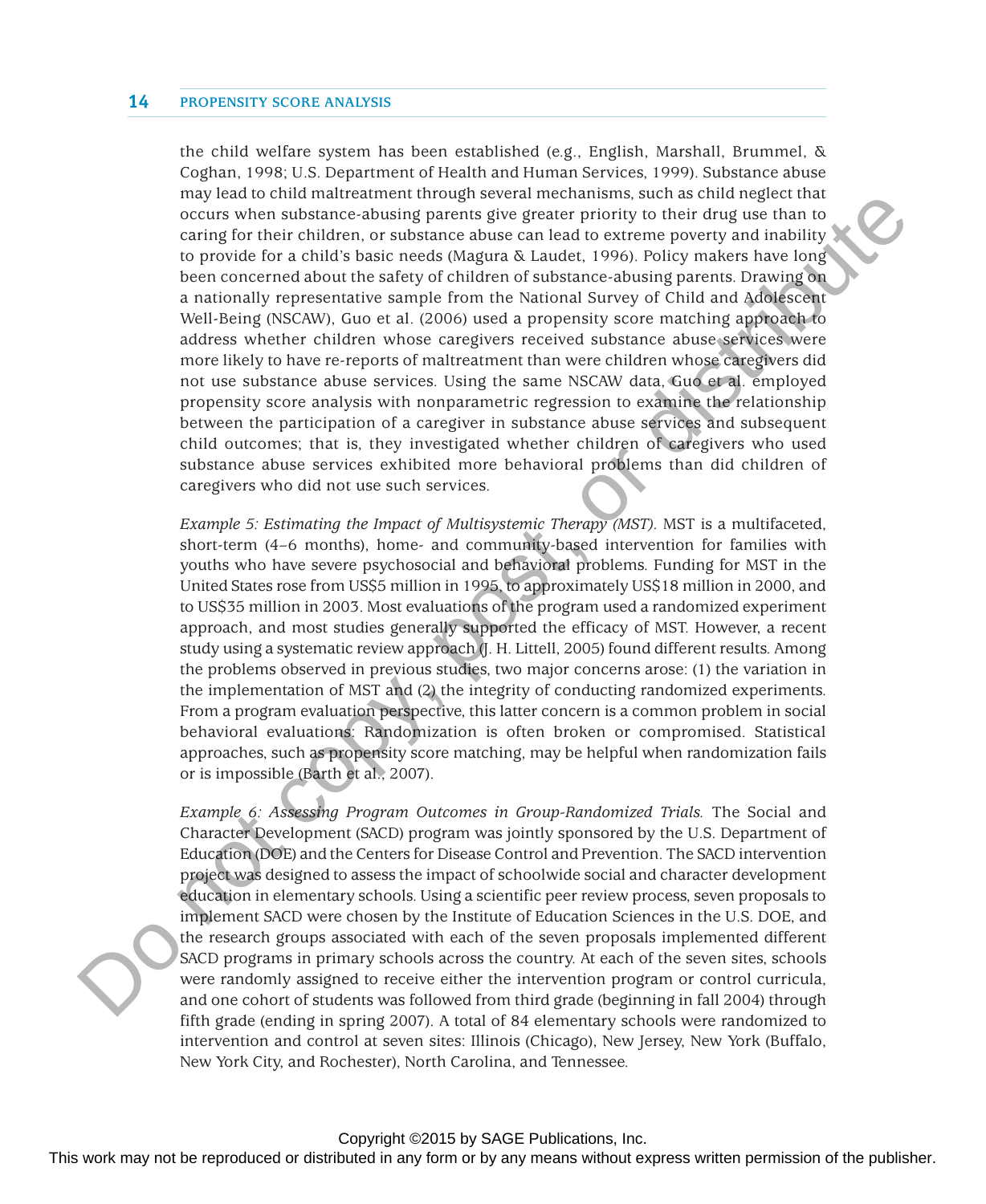Evaluating programs generated by a group randomization design is often challenging, because the unit of analysis is a cluster—such as a school—and sample sizes are so small as to compromise randomization. At one of the seven sites, the investigators of SACD designed the Competency Support Program to use a group randomization design. The total number of schools participating in the study within a school district was determined in advance, and then schools were randomly assigned to treatment conditions within school districts; for each treated school, a school that best matched the treated school on academic yearly progress, percentage of minority students, and percentage of students receiving free or reduced-price lunch was selected as a control school (i.e., data collection only without receiving intervention). In North Carolina, over a 2-year period, this group randomization procedure resulted in a total of 14 schools (Cohort 1, 10 schools; Cohort 2, 4 schools) for the study: 7 received the Competency Support Program intervention, and 7 received routine curriculum. As it turned out—as is often the case when implementing randomized experiments in social behavioral sciences—the group randomization did not work out as planned. In some school districts, as few as four schools met the study criteria and were eligible for participation. Just by the luck of the draw (i.e., by random assignment), the two intervention schools differed systematically on covariates from the two control schools. Thus, when comparing data from the 10 schools, the investigators found the intervention schools differed from the control schools in significant ways: The intervention schools had lower academic achievement scores on statewide tests (Adequate Yearly Progress [AYP]), a higher percentage of students of color, a higher percentage of students receiving free or reduced-price lunches, and lower mean scores on behavioral composite scales at baseline. These differences were statistically significant at the .05 level using bivariate tests and logistic regression models. The researchers were confronted with the failure of randomization. Were these selection effects ignored, the evaluation findings would be biased. It is just at this intersection of design (i.e., failure of randomization) and data analysis that propensity score approaches become very helpful. So the computer or the reproduced or the rest or the system of the reproduced or the system or distributed in any form or by any means within a school distributed in any form or by any means within a school distributed in

The preceding examples illustrate conditions under which researchers might consider propensity score modeling. The need for conducting propensity score analysis can also be determined by an imbalance check. This bivariate analysis of the equivalence of covariates by treatment condition may be viewed as an initial check of group or condition comparability. Balance checks help researchers discern whether data correction approaches more sophisticated than covariance control or regression modeling may be warranted. Because of its centrality in making analytic decisions, we present details of the imbalance check here.

As noted earlier, researchers are often concerned with the validity of inferences from observational studies, because, in such a setting, the data are generated by a nonrandom process; thus, to determine whether a study requires a correction other than simple covariance control, an initial test using a normalized difference score  $\Delta_{\chi}$  may be undertaken (Imbens & Wooldridge, 2009). The test is basically a bivariate analysis using the treatment indicator variable and each covariate *X*, and *X* can be either a continuous or dichotomous variable.  $\Delta_{\chi}$  is defined as follows:

$$
\Delta_X = \frac{\overline{X}_1 - \overline{X}_0}{\sqrt{S_0^2 + S_1^2}},\tag{1.1}
$$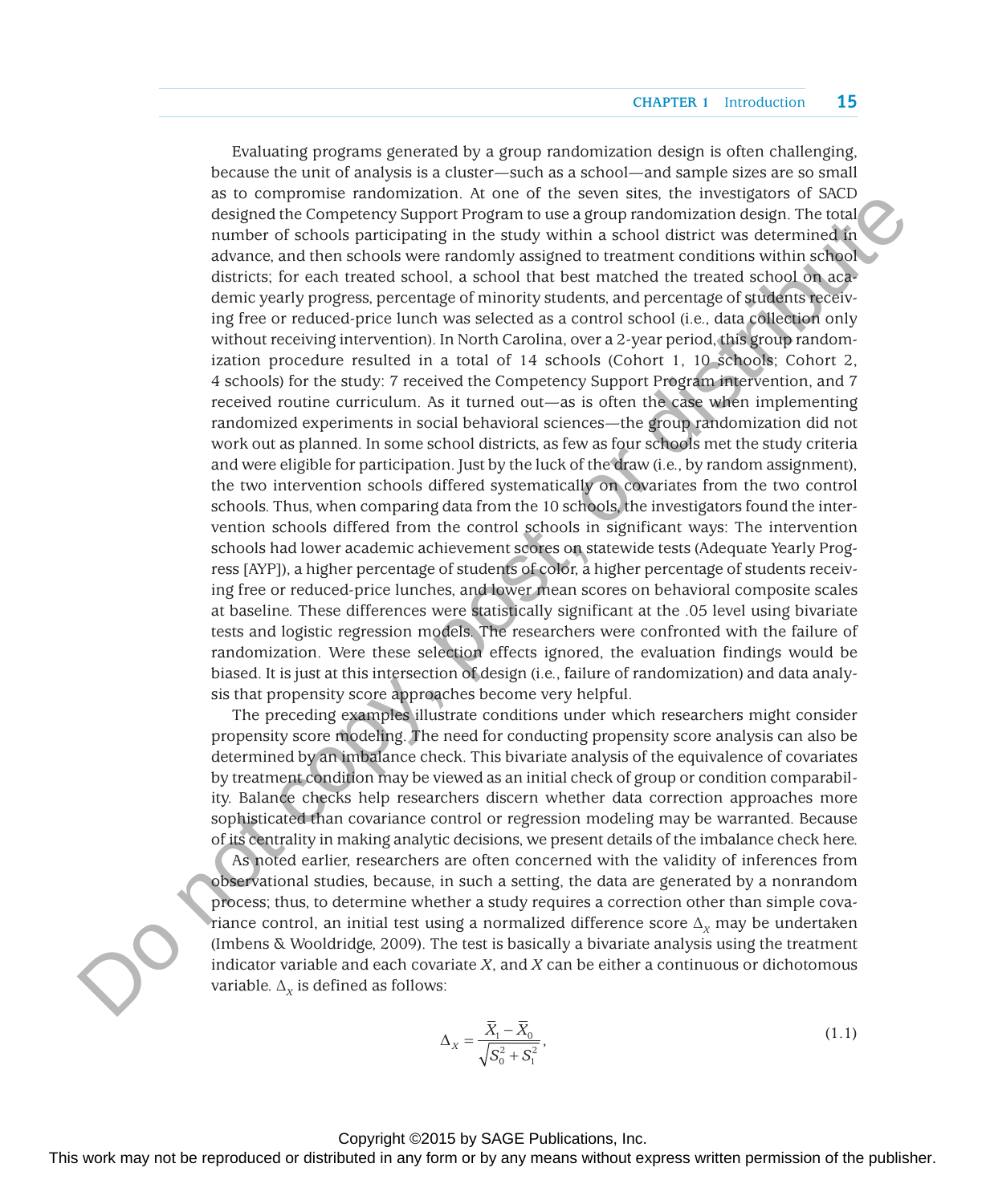where  $\bar{X}_1$  and  $\bar{X}_0$  are the sample mean values of *X*, and  $S_1^2$  and  $S_0^2$  are the sample variances of *X*, for the treatment group and comparison group, respectively. Examples of applying Equation 1.1 to check normalized differences are shown in Section 6.5.2. Following Imbens and Wooldridge, a  $\Delta<sub>x</sub>$  exceeding .25 is an indication that selection bias exists and linear regression methods tend to be sensitive to the model specification. In other words, if an initial check of study data shows Δ<sub>x</sub> exceeding .25 for numerous covariates, researchers should consider employing corrective approaches other than regression, or at least perform corrective analysis in conjunction with regression analysis. As a family of corrective approaches, propensity score models have promising properties and offer several advantages under the condition of imbalance.

## **1.5 COMPUTING SOFTWARE PACKAGES**

At the time of the first edition of this book, few software packages offered comprehensive procedures to handle the statistical analyses described in subsequent chapters. Recently, however, more software programs have been developed for propensity score analysis. Our review of software packages indicates that Stata (StataCorp, 2007) and R (R Foundation for Statistical Computing, 2008) offer the most comprehensive computational facilities. Other packages, such as SAS, offer user-developed macros or procedures targeting specific problems (e.g., SAS Proc Assign may be used to implement optimal matching), but they do not offer the variety of analysis options that is available in Stata and R.

Table 1.1 lists the Stata and R procedures available for implementing the analyses described in this book. Just like the rapid growth of propensity score methods per se, computing programs have also developed at a fast pace. Table 1.1 shows some of the programs currently available. See also Stuart (2014), who provides a comprehensive list of software programs for implementing matching methods and propensity scores in R, Stata, SAS, and SPSS. We have chosen to use Stata to illustrate most approaches. We chose Stata based on our experience with the software and our conclusion that it is a convenient software package. Specifically, Stata's program *test\_condate* can be used to test treatment effect heterogeneity described in Chapter 2; *heckman* and *treatreg* can be used to solve problems described in Chapter 4; *psmatch2, pscore*, *boost, imbalance, hodgesl, logistic, xtlogit*, *xtmelogit*, and *xtmixed* can be used to solve problems described in Chapter 5; *pscore, hte,* and Stata programming commands can be used to solve problems described in Chapter 6; *pweight* function specified in a multivariate model can be used to solve problems described in Chapter 7; *nnmatch* can be used to solve problems described in Chapter 8; *psmatch2* can be used to solve problems described in Chapter 9; *pweight* function specified in a multivariate model and *gpscore* can be used to solve problems described in Chapter 10; and *rbounds* and *mhbounds* can be used to perform Rosenbaum's (2002b) sensitivity analysis described in Chapter 11. In each of these chapters, we will provide examples and an overview of Stata syntax. We provide illustrative examples for one R procedure (i.e., *optmatch*), because this is the only procedure available for conducting optimal matching within R and Stata. All syntax files and illustrative data can be downloaded from this book's companion website (http://ssw.unc.edu/psa). Equivale signation in the coloriol and the rest in any form or by any means when the same of the publisher. A the rest in any form or by any means when the rest in a mean that is the rest in the publisher. A security 25 in

Many of the Stata programs described above were macros or ado files developed by users. At the time this second edition was completed, Stata released its version 13 (StataCorp, 2013).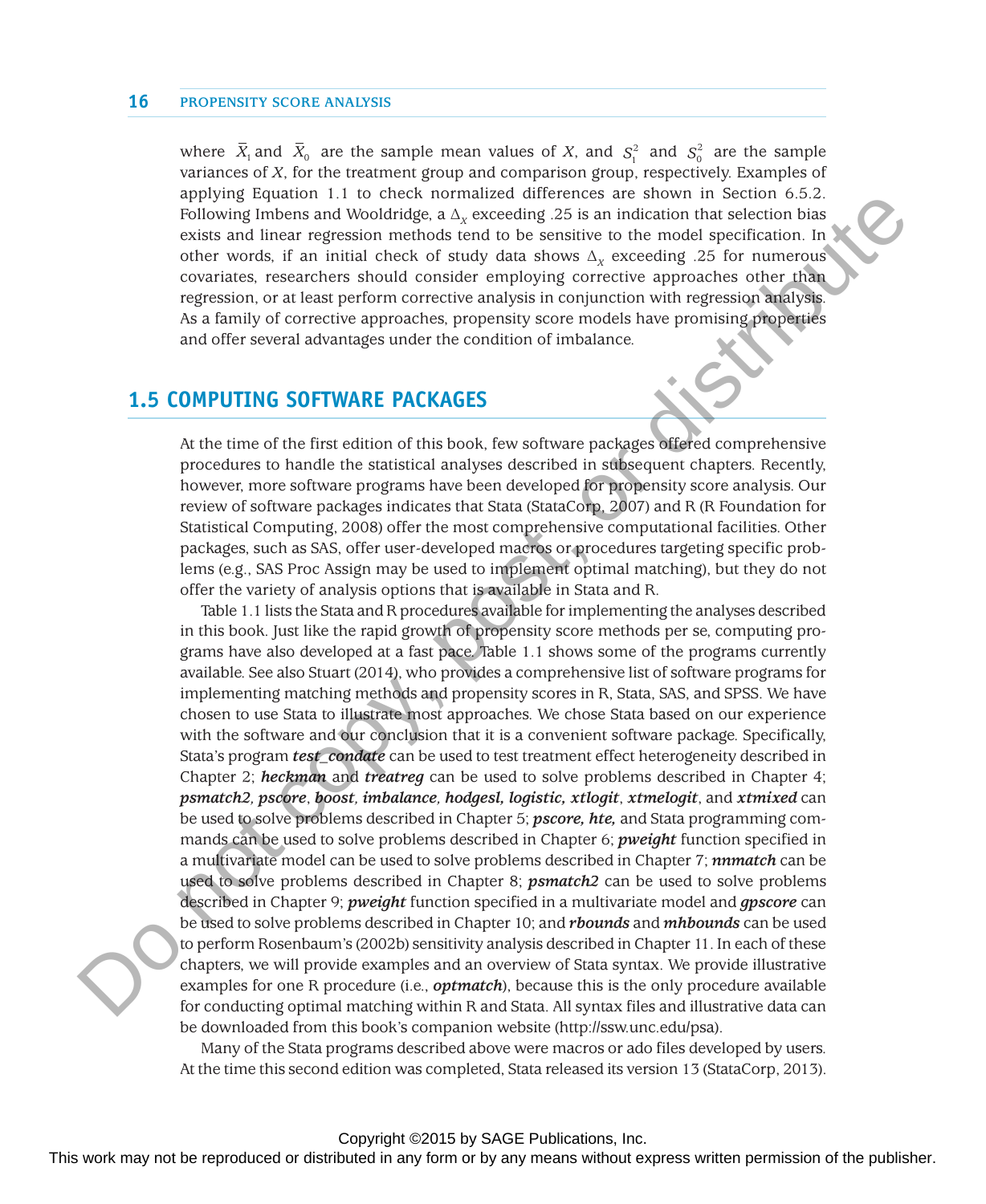This version of Stata for the first time includes a series of programs facilitating statistical analyses using propensity scores and other methods. Under the title of "*Treatment effects,*" this group of programs includes *regression adjustment*, *inverse-probability weights (IPW)*, *doubly robust estimators*, *matching estimators*, *overlap plots*, and *endogenous treatment estimators*. Many of these newly released programs offer functions similar to those described in this book, although the user-developed programs will continue to be needed for many analyses.

## **1.6 PLAN OF THE BOOK**

Chapter 2 offers a conceptual framework for the development of scientific approaches to causal analysis, namely, the Neyman-Rubin counterfactual framework. In addition, the chapter reviews a closely related, and recently developed, framework that aims to guide scientific inquiry of causal inferences: the econometric model of causality (Heckman, 2005). The chapter includes a discussion of two fundamental assumptions embedded in nearly all outcome-oriented program evaluations: the ignorable treatment assignment assumption and the stable unit treatment value assumption (SUTVA). Violations of these assumptions pose challenges to the estimation of counterfactuals. The chapter provides a review of corrective methods other than propensity score analysis, particularly two methods that are widely employed in economic research, namely, the instrumental variables estimator and regression discontinuity design. The chapter offers a discussion on the importance of modeling treatment effect heterogeneity, two tests of effect heterogeneity, and an example to show the application of these tests. The control of the resident or the resident or the representation of the publisher. The representation of the publisher and the resident of the publisher. This because the representation of the publisher. This is a contro

Chapter 3 focuses on the issue of ignorable treatment assignment from the other side of the coin: strategies for data balancing when treatment effects can only be assessed in a nonexperimental design. This chapter aims to answer the key question of what kind of statistical methods should be considered to remedy the estimation of counterfactuals, when treatment assignment is not ignorable. Moreover, the chapter describes three closely related but methodologically distinctive approaches: *ordinary least squares* (OLS) regression, matching, and stratification. The discussion includes a comparison of estimated treatment effects of the three methods under five scenarios. These methods involve making simple corrections when assignment is not ignorable, and they serve as a starting point for discussing the data issues and features of more sophisticated approaches, such as the seven advanced models described later in the book. The chapter serves as a review of preliminary concepts that are a necessary foundation for learning more advanced approaches.

Chapters 4 through 10 present statistical theories using examples to illustrate each of the seven advanced models covered in this book. Chapter 4 describes and illustrates Heckman's sample selection model in its original version (i.e., the model aims to correct for sample selection) and the revised Heckman model developed to evaluate treatment effects. Chapter 5 describes propensity score matching, specifically the creation of matched samples using caliper (or Mahalanobis metric) matching and recently developed methods of optimal matching, propensity score matching with multilevel modeling, estimation of propensity scores with a generalized boosted regression, and various approaches for postmatching analysis of outcomes. Although Chapter 5 focuses on matching, sections on estimating propensity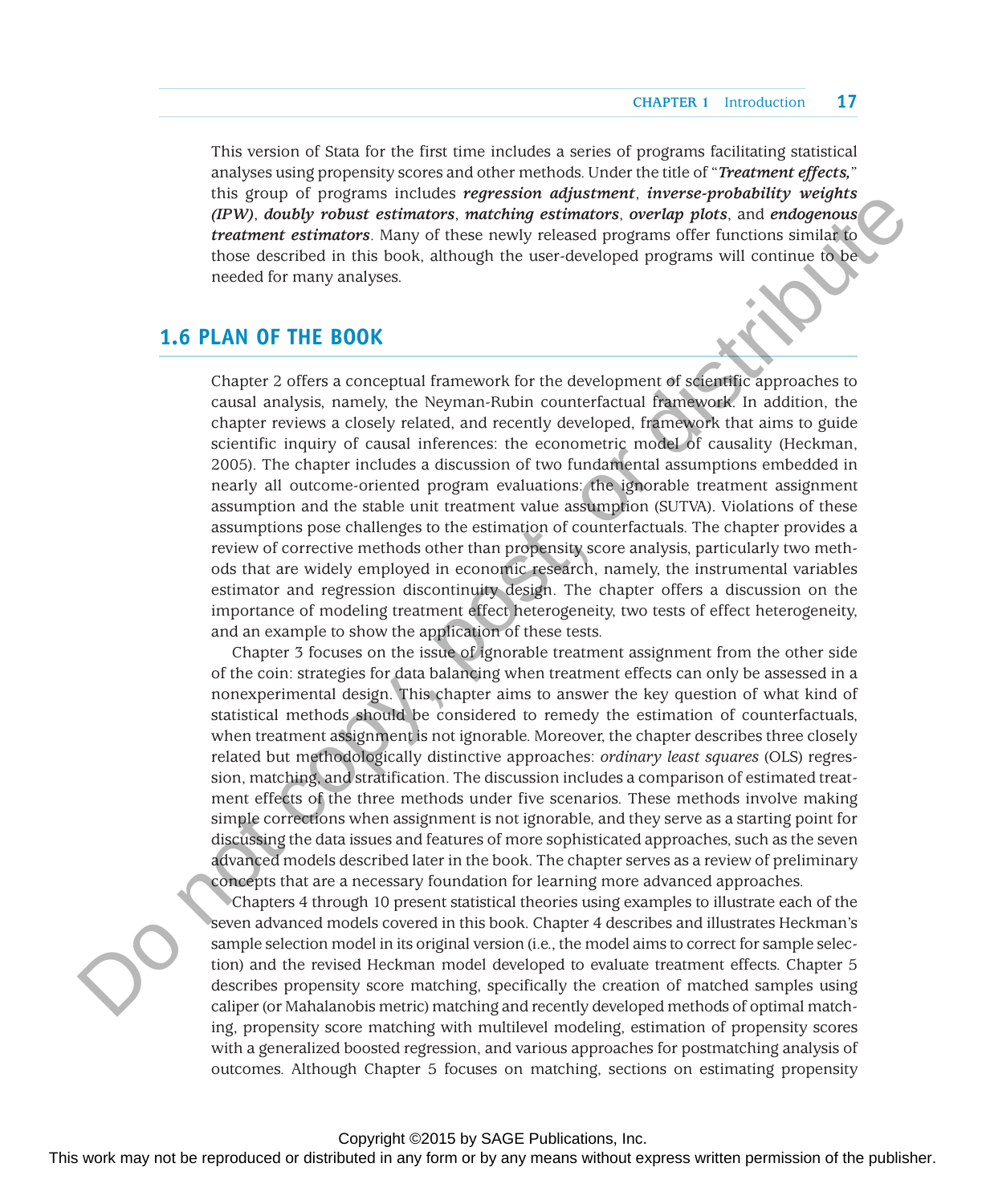# Table 1.1 Stata and R Procedures by Analytic Methods

| Chapter and Methods                                                                                  | <b>Stata</b>                                          | R                                                                    |
|------------------------------------------------------------------------------------------------------|-------------------------------------------------------|----------------------------------------------------------------------|
| Chapter 2                                                                                            |                                                       |                                                                      |
| Tests of treatment effect<br>heterogeneity                                                           | test_condate (Crump, Hotz,<br>Imbens, & Mitnik, 2008) |                                                                      |
| Chapter 4                                                                                            |                                                       |                                                                      |
| Heckman (1978, 1979) sample<br>selection model                                                       | heckman (StataCorp, 2003)                             | sampleSelection (Toomet &<br>Henningsen, 2008)                       |
| Maddala (1983) treatment effect<br>model                                                             | treatreg (StataCorp, 2003)                            |                                                                      |
| Chapter 5                                                                                            |                                                       |                                                                      |
| Rosenbaum and Rubin's (1983)<br>propensity score matching                                            | psmatch2 (Leuven & Sianesi,<br>2003)                  | cem (Dehejia & Wahba, 1999;<br>Iacus, King, & Porro, 2008)           |
|                                                                                                      | pscore (Becker & Ichino, 2002)                        | Matching (Sekhon, 2007)                                              |
|                                                                                                      |                                                       | MatchIt (Ho, Imai, King, &<br>Stuart, 2004)                          |
|                                                                                                      |                                                       | PSAgraphics (Helmreich &<br>Pruzek, 2008)                            |
|                                                                                                      |                                                       | WhatIf (King & Zeng, 2006,<br>2007)                                  |
|                                                                                                      |                                                       | USPS (Obenchain, 2007)                                               |
| Generalized boosted regression                                                                       | boost (Schonlau, 2007)                                | gbm (McCaffrey, Ridgeway, &<br>Morral, 2004)                         |
|                                                                                                      |                                                       | twang (Ridgeway, McCaffrey,<br>Morral, Griffin, & Burgette,<br>2013) |
| Optimal matching (Rosenbaum,<br>2002b)                                                               |                                                       | optmatch (Hansen, 2007)                                              |
| Postmatching covariance imbalance<br>check (Haviland, Nagin, &<br>Rosenbaum, 2007)                   | imbalance (Guo, 2008b)                                |                                                                      |
| Hodges-Lehmann aligned-rank test<br>after optimal matching (Haviland<br>et al., 2007; Lehmann, 2006) | hodgesl (Guo, 2008a)                                  |                                                                      |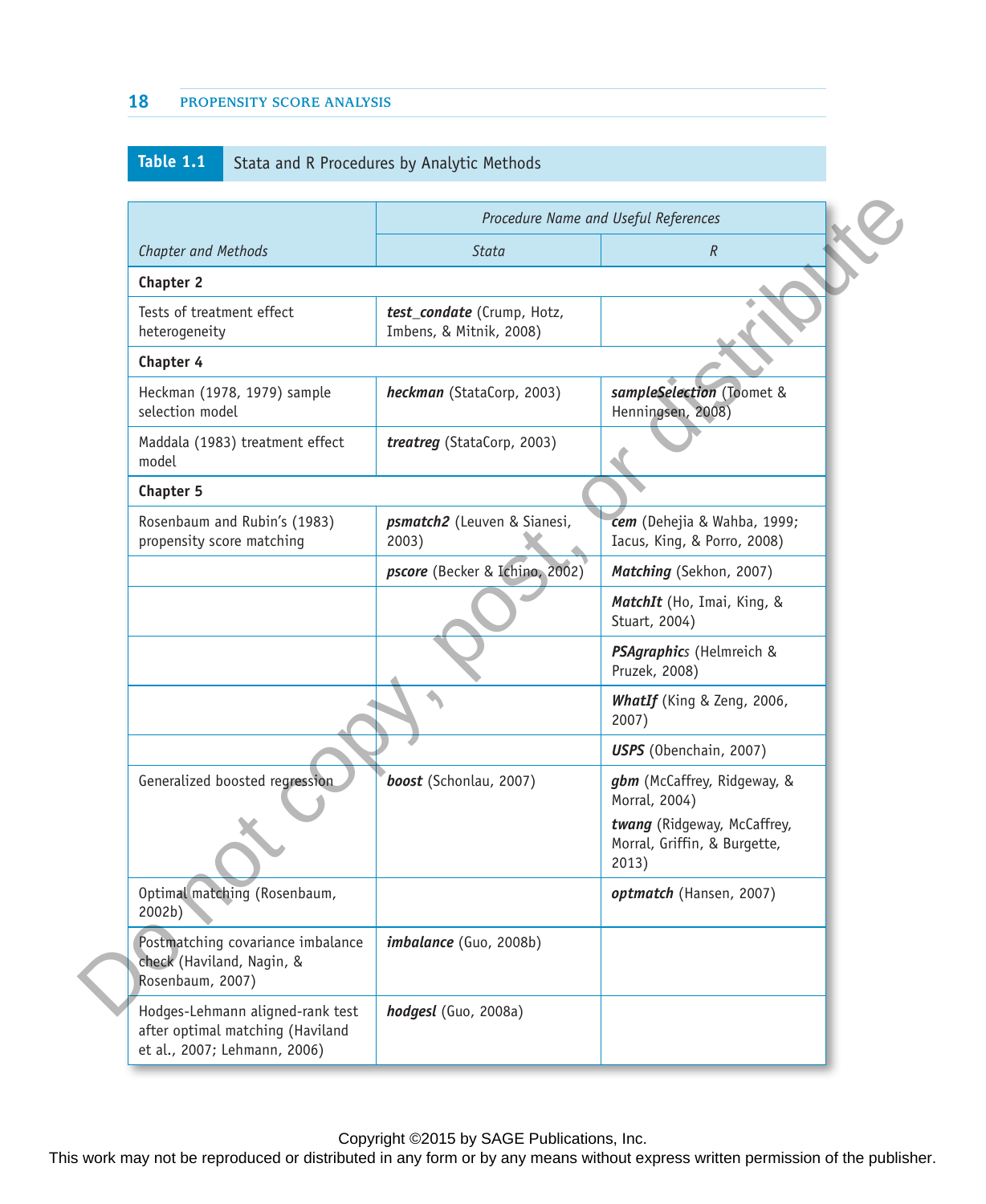|  |                                                                         | Procedure Name and Useful References                                                                        |                                                                                                                                  |
|--|-------------------------------------------------------------------------|-------------------------------------------------------------------------------------------------------------|----------------------------------------------------------------------------------------------------------------------------------|
|  | Chapter and Methods                                                     | <b>Stata</b>                                                                                                | $\cal R$                                                                                                                         |
|  | Propensity score matching with<br>multilevel data                       | logistic, xtlogit, xtmelogit,<br>xtmixed (StataCorp, 2007)                                                  | glm, glmer, multilevel, nlme<br>(R Foundation for Statistical<br>Computing, 2013)                                                |
|  | Chapter 6                                                               |                                                                                                             |                                                                                                                                  |
|  | Propensity score subclassification                                      | pscore (Becker & Ichino, 2002)                                                                              | MatchIt (Ho, Imai, King, &<br>Stuart, 2004)                                                                                      |
|  |                                                                         |                                                                                                             | Zelig (Owen, Imai, King, & Lau,<br>$2013$ ).                                                                                     |
|  |                                                                         | Use Stata programming<br>commands to stratify the<br>sample and then conduct<br>aggregated analysis.        |                                                                                                                                  |
|  | Stratification-multilevel method                                        | hte (Jann, Brand, & Xie, 2010)                                                                              |                                                                                                                                  |
|  | Chapter 7                                                               |                                                                                                             |                                                                                                                                  |
|  | Propensity score weighting                                              | pweight function specified in a<br>multivariate model (StataCorp,<br>2003                                   | probs or weight function used<br>in svydesign (R Foundation for<br>Statistical Computing, 2013)<br>twang (Ridgeway et al., 2013) |
|  | Chapter 8                                                               |                                                                                                             |                                                                                                                                  |
|  | Matching estimators (Abadie &<br>Imbens, 2002, 2006)                    | nnmatch (Abadie, Drukker, Herr,<br>& Imbens, 2004)                                                          | Matching (Sekhon, 2007)                                                                                                          |
|  | Chapter 9                                                               |                                                                                                             |                                                                                                                                  |
|  | Kernel-based matching (Heckman,<br>Ichimura, & Todd, 1997, 1998)        | psmatch2 (Leuven & Sianesi,<br>2003)                                                                        |                                                                                                                                  |
|  | Chapter 10                                                              |                                                                                                             |                                                                                                                                  |
|  | Propensity score analysis of<br>categorical or continuous<br>treatments | pweight function specified in a<br>multivariate model (StataCorp,<br>2003), gpscore (Bia & Mattei,<br>2008) |                                                                                                                                  |
|  | Chapter 11                                                              |                                                                                                             |                                                                                                                                  |
|  | Rosenbaum's (2002b) sensitivity<br>analysis                             | rbounds (Gangl, 2007),<br>mhbounds (Becker & Caliendo,<br>2007)                                             | rbounds (Keele, 2008)                                                                                                            |

Copyright ©2015 by SAGE Publications, Inc.<br>This work may not be reproduced or distributed in any form or by any means without express written permission of the publisher.